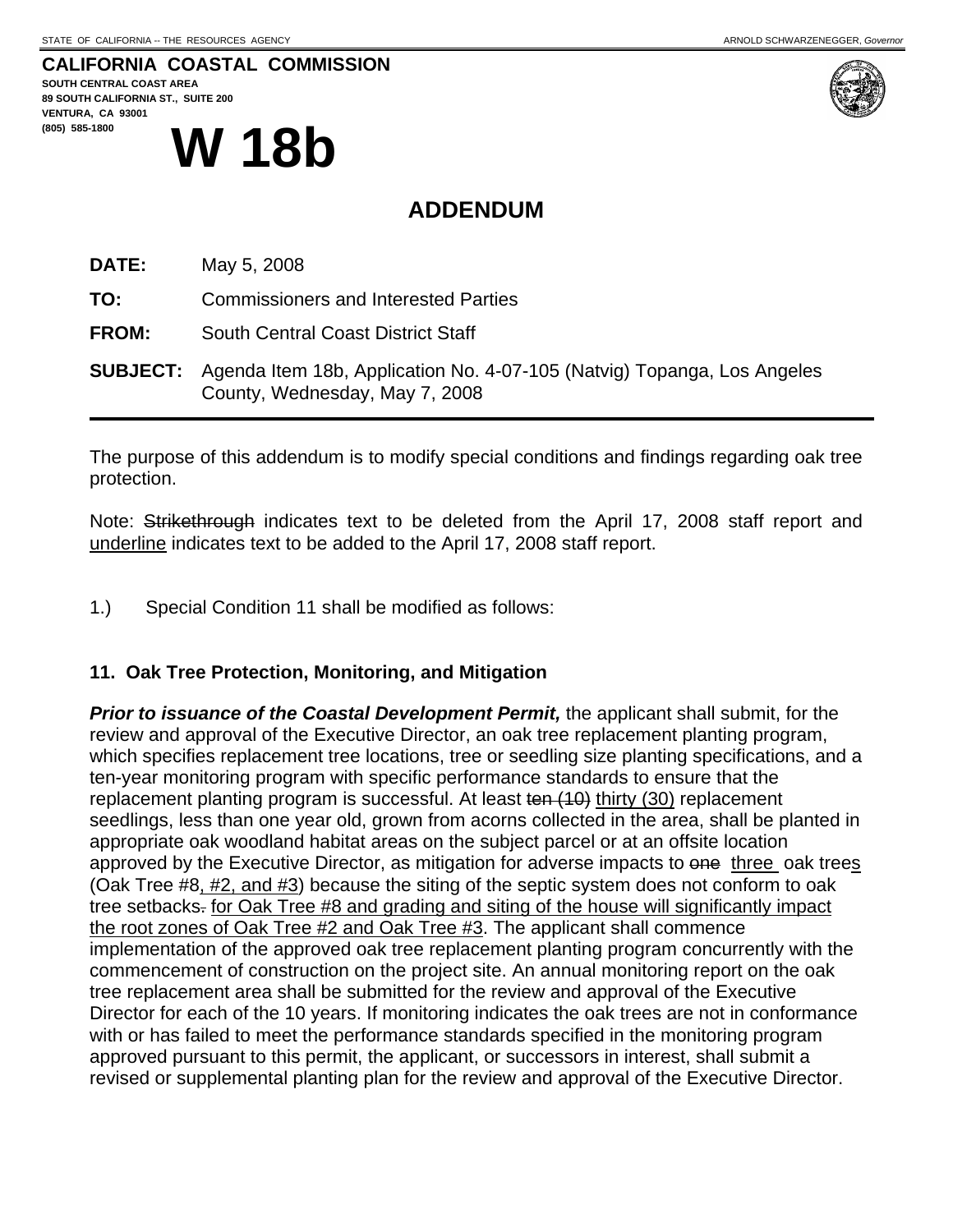#### *4-07-105 (Natvig) Addendum Page 2*

The revised planting plan shall specify measures to remediate those portions of the original plan that have failed or are not in conformance with the original approved plan.

To ensure that all oak trees located on the subject parcel and along the proposed access driveway are protected during construction activities, temporary protective barrier fencing shall be installed around the protected zones (5 feet beyond dripline or 15 feet from the trunk, whichever is greater) of all oak trees and retained during all construction operations. If required construction operations cannot feasibly be carried out in any location with the protective barrier fencing in place, then temporary flagging shall be installed on all oak trees to ensure protection during construction. The permittee shall also follow the oak tree preservation recommendations that are enumerated in the "Oak Tree Report" by Bruce Malinowski, dated February 14, 2004 and the update letter to the Coastal Commission dated October 30, 2007.

A biological consultant, arborist, or other resource specialist shall be present on-site during all construction operations and shall be directed to immediately notify the Executive Director if unpermitted activities occur or if any oak trees are damaged, removed, or impacted beyond the scope of the work allowed by Coastal Development Permit 4-07-105. This monitor shall have the authority to require the applicant to cease work should any breach in permit compliance occur, or if any unforeseen sensitive habitat issues arise. Should any of the seven oak trees Oak Tree #4, #5, #6 or #7 be damaged or removed as a result of construction activities, at least ten replacement oak seedlings, less than one year old, grown from acorns collected in the area, shall be planted in appropriate oak woodland habitat areas on the subject parcel or at an off-site location as mitigation approved by the Executive Director. In that case, the applicant shall submit, for the review and approval of the Executive Director, a supplemental oak tree replacement planting program, prepared by a qualified biologist, arborist, or other qualified resource specialist, which specifies replacement tree locations, planting specifications, and a monitoring program with specific performance standards to ensure that the replacement planting program is successful . An annual monitoring report on the supplemental oak tree replacement area shall be submitted for the review and approval of the Executive Director for each of the 10 years. Upon submittal of the replacement planting program, the Executive Director shall determine if an amendment to Permit No. 4-07-105, or an additional coastal development permit, from the Commission is required.

The biological consultant or arborist shall monitor Oak Tree #4, #5, #6, and #7 identified in the above referenced "Oak Tree Report" by Bruce Malinowski for a period of ten (10) years minimum. An annual monitoring report shall be submitted for the review and approval of the Executive Director for each of the ten years. Should any of these trees be lost or suffer worsened health or vigor as a result of this project, the permittee shall submit, for the review and approval of the Executive Director, an off-site oak tree replacement planting program, prepared by a qualified biologist, arborist, or other qualified resource specialist, which specifies replacement tree locations, planting specifications, and a monitoring program to ensure that the replacement planting program is successful. Replacement trees shall be provided at a rate of 10:1.

2.) Section F. Environmentally Sensitive Resources, shall be modified as follows:

Second Paragraph, Page 26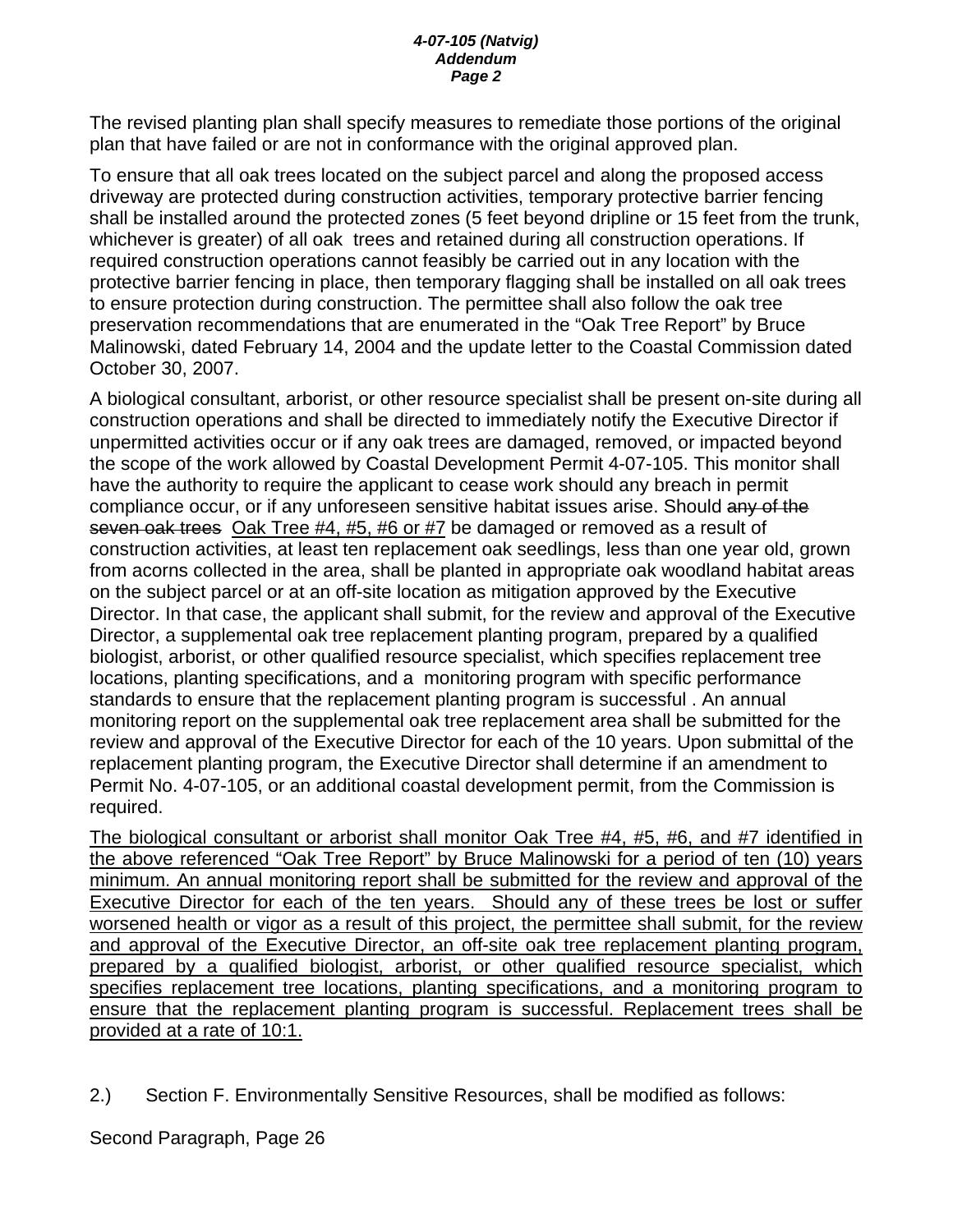#### *4-07-105 (Natvig) Addendum Page 3*

…Additionally, the siting of the septic system does not conform to oak tree setbacks for Oak Tree #8 north of the driveway, which may cause adverse impacts to the root system. The report also identifies five other oak trees that would be encroached upon by the development of the residence. In particular, the footprint of the proposed single-family residence significantly encroaches into the protected root zones of Oak Tree #2 and Oak Tree #3, which may severely damage the root system and result in death of the trees.

#### Second Paragraph, Page 28

…Further, **Special Condition Eleven (11)** requires the planting of ten thirty oak trees as mitigation for Oak Tree #8 north of the proposed driveway because the siting of the septic system does not conform to oak tree setbacks- and for Oak Tree #2 and Oak Tree #3 because the root zones will be significantly impacted by the footprint of the proposed residence. Thus, given the steep slopes and dense coverage of the lot with oak trees, and implementation of the special conditions herein, there are no other alternatives that can be employed to avoid or reduce impacts to oak trees. To provide additional protections for Oak Tree #4, Oak Tree #5, Oak Tree #6, and Oak Tree #7, **Special Condition Eleven (11)**  requires monitoring for a period of ten years and submittal of an annual monitoring report for the review and approval of the Executive Director for each of the ten years. If any of these trees are lost or suffer worsened health or vigor as a result of this project, the permittee is required to submit an off-site oak tree replacement planting program, prepared by a qualified biologist, arborist, or other qualified resource specialist, which specifies replacement tree locations, planting specifications, and a monitoring program to ensure that the replacement planting program (at a rate of 10:1 oak trees) is successful.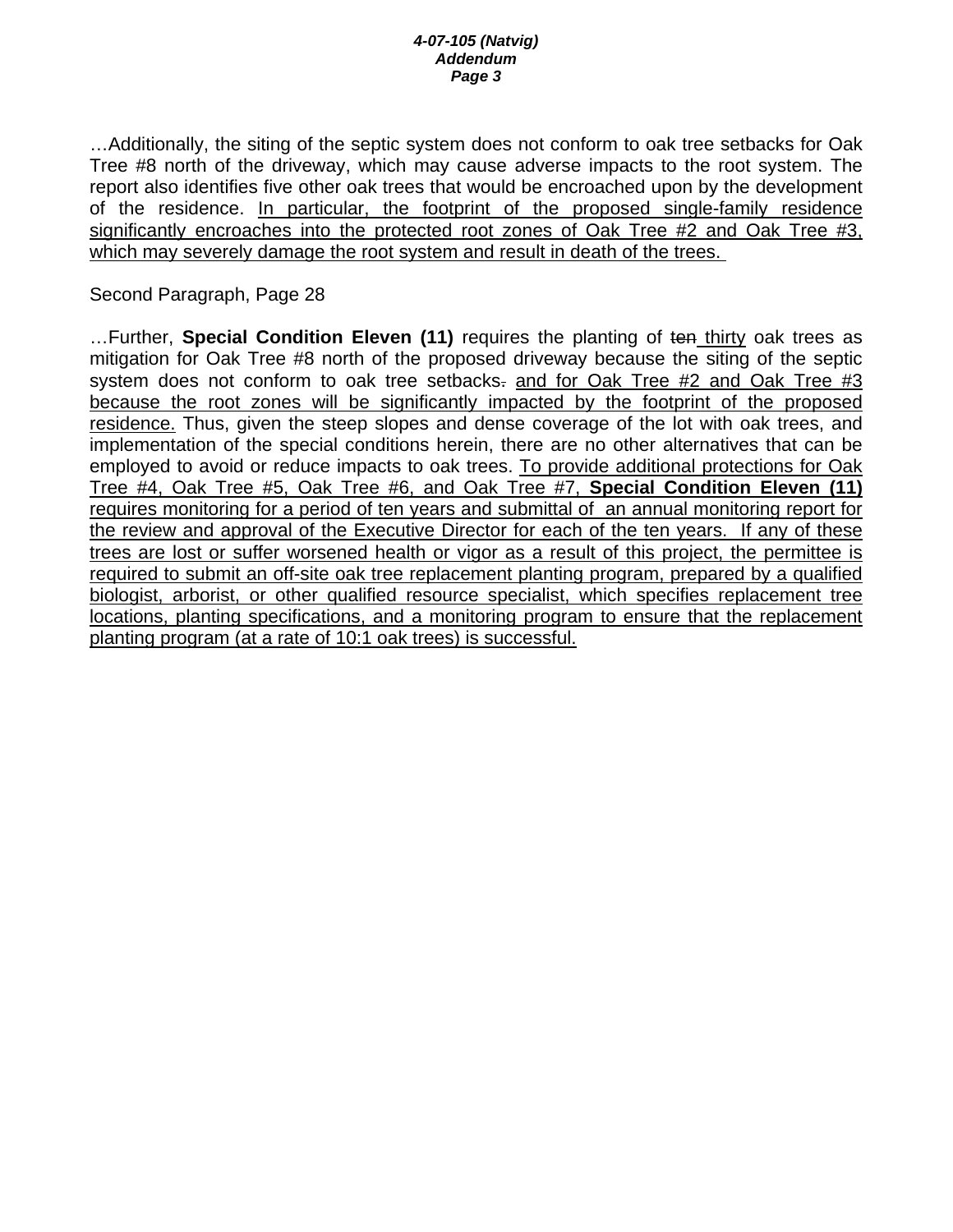CALIFORNIA COASTAL COMMISSION SOUTH CENTRAL COAST AREA 89 SOUTH CALIFORNIA ST., SUITE 200 VENTURA, CA 93001 (805) 585-1800



180<sup>th</sup> Day: Staff Report: Hearing Date: 5/7/08



A. Tysor



# **STAFF REPORT: REGULAR CALENDAR**

**APPLICATION NO**: 4-07-105

**APPLICANT**: Craig Natvig

**PROJECT LOCATION**: 1320 Topanga Canyon Blvd.,Topanga , Los Angeles County

**PROJECT DESCRIPTION**: Construct a 3 story, 35 ft. high, 1,303 sq. ft. single family residence with a first level 2 car garage, driveway, septic system, 810 cu. yds. of grading (cut) at 1320 Topanga Canyon Blvd in the Topanga Oaks small lot subdivision, Los Angeles County.

| Lot area:                 | 13,500 sq. ft. |
|---------------------------|----------------|
| <b>Building coverage:</b> | 1,609 sq. ft.  |
| <b>Pavement coverage:</b> | 1,163 sq. ft.  |
| Landscape coverage:       | 300 sq. ft.    |
| Ht. above finished grade: | 35 ft.         |

### **SUMMARY OF STAFF RECOMMENDATION**

Staff recommends **approval** of the proposed project with **fourteen (14) special conditions** relating to plans conforming to (1) geotechnical engineer's recommendations, (2) landscaping and erosion control, (3) assumption of risk, (4) drainage and polluted runoff control, (5) removal of natural vegetation, (6) structural appearance, (7) lighting restriction, (8) lot combination (9) future development restriction, (10) deed restriction, (11) oak tree protection, monitoring, and mitigation, (12) cumulative impacts mitigation, (13) revised plans, and (14) disposal of excess excavated material.

The standard of review for the project is the Chapter 3 policies of the Coastal Act. In addition, the policies of the certified Malibu–Santa Monica Mountains Land Use Plan (LUP) serve as guidance. As conditioned, the proposed project will be consistent with the applicable policies of the Coastal Act.

**LOCAL APPROVALS RECEIVED:** Los Angeles County Department of Regional Planning Approval-in-Concept, dated June 13, 2007; Los Angeles County Department of Health Services Approval-in-Concept, dated October 29, 2007; Los Angeles County Fire Department Preliminary and Final Fuel Modification Plan Approval, dated March 26, 2004; County of Los Angeles Fire Department Fire Protection Engineering Approval dated November 16, 2006, Los Angeles County Oak Tree Permit 04-113-(3) Approval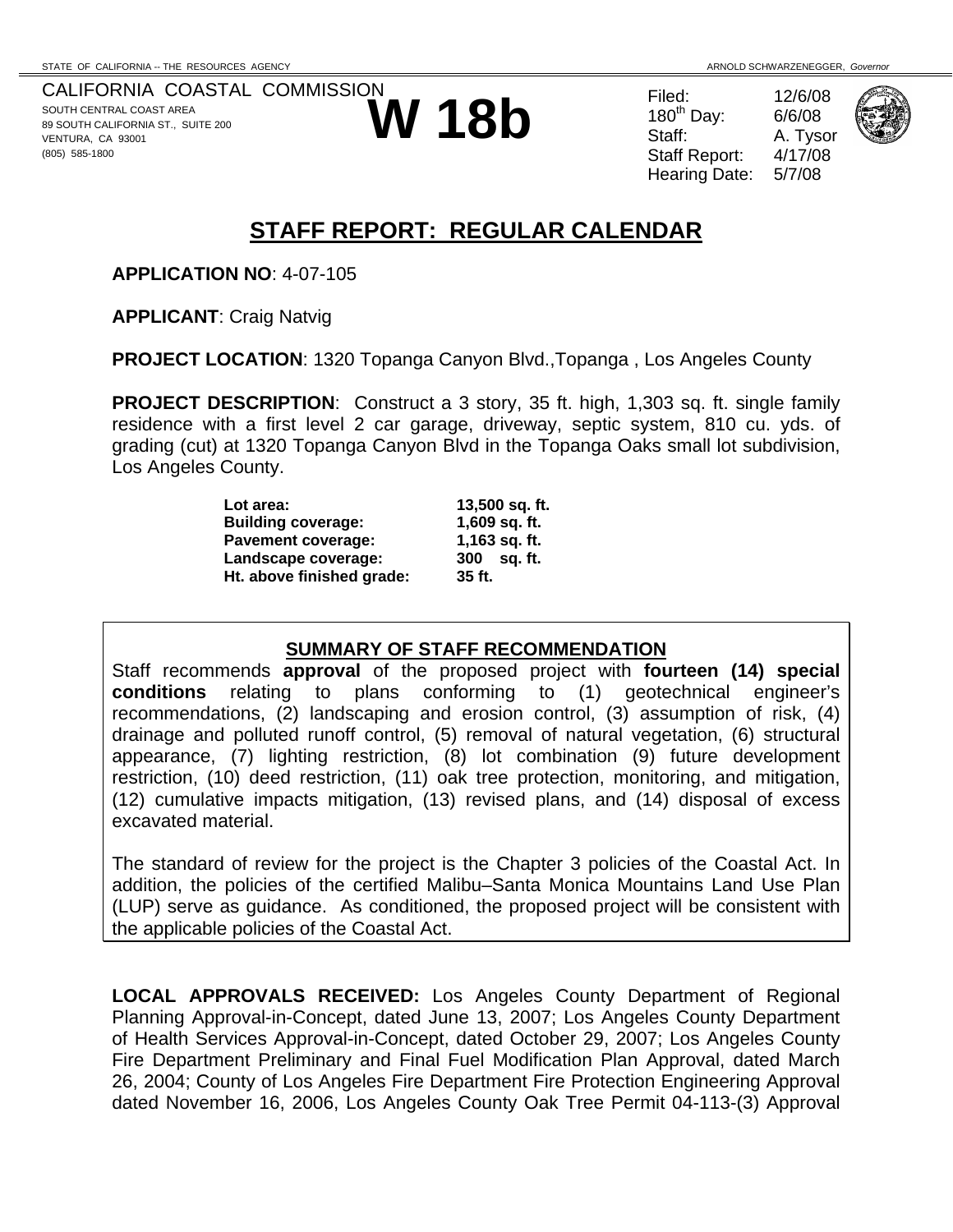dated October 20, 2005; California Department of Transportation Encroachment Permit No. 705-6RS-2347, dated August 14, 2006.

**SUBSTANTIVE FILE DOCUMENTS**: "Hydraulic Study and Calculations for 1320 Topanga Canyon Blvd." prepared by Dreckmann and Associates; "Biological Resources Study" prepared by Bruce Malinowski, date stamped August 22, 2007; "Updated Engineering Geologic and Technical Investigation" for 1320 and 1326 Topanga Canyon Road, prepared by Miller Geosciences, Inc., dated March 6, 2002; "Update Geotechnical Report," prepared by Miller Geosciences, Inc., dated July 16, 2007; ""Percolation Update Report," prepared by Miller Geosciences, Inc., dated July 17, 2007; "Oak Tree Report," prepared by Bruce Malinowski, dated February 18, 2004.

### **I. Approval with Conditions**

#### **A. STAFF RECOMMENDATION**

#### **MOTION:** *I move that the Commission approve Coastal Development Permit No 4-07-105 pursuant to the staff recommendation.*

#### **STAFF RECOMMENDATION OF APPROVAL:**

Staff recommends a **YES** vote. Passage of this motion will result in approval of the permits as conditioned and adoption of the following resolution and findings. The motion passes only by affirmative vote of a majority of the Commissioners present.

### **RESOLUTION TO APPROVE THE PERMIT:**

The Commission hereby approves a coastal development permit for the proposed development and adopts the findings set forth below on grounds that the development as conditioned will be in conformity with the policies of Chapter 3 of the Coastal Act and will not prejudice the ability of the local government having jurisdiction over the area to prepare a Local Coastal Program conforming to the provisions of Chapter 3. Approval of the permit complies with the California Environmental Quality Act because either 1) feasible mitigation measures and/or alternatives have been incorporated to substantially lessen any significant adverse effects of the development on the environment, or 2) there are no further feasible mitigation measures or alternatives that would substantially lessen any significant adverse impacts of the development on the environment.

### **II. Standard Conditions**

**1. Notice of Receipt and Acknowledgment.** The permit is not valid and development shall not commence until a copy of the permit, signed by the permittee or authorized agent, acknowledging receipt of the permit and acceptance of the terms and conditions, is returned to the Commission office.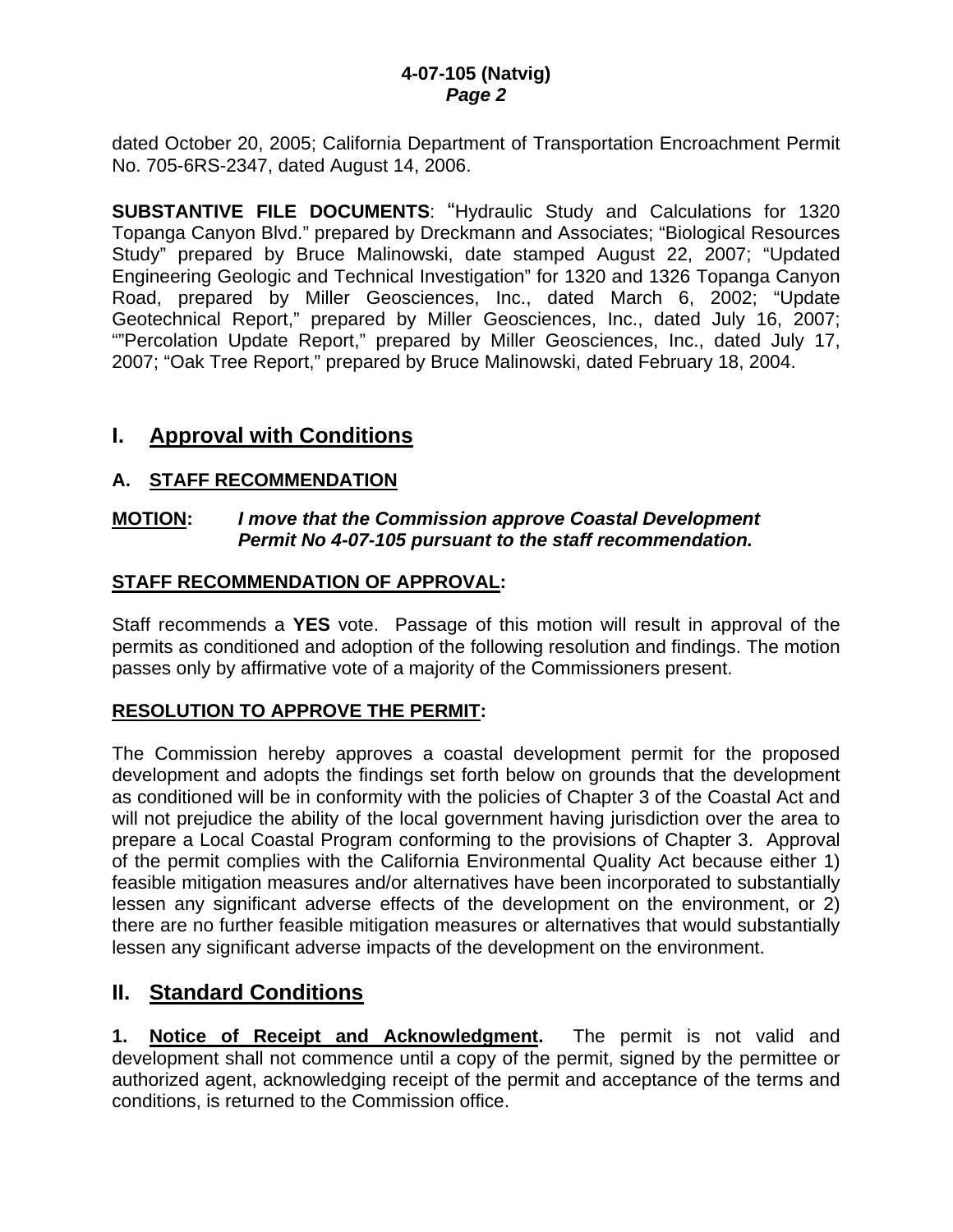**2. Expiration.** If development has not commenced, the permit will expire two years from the date on which the Commission voted on the application. Development shall be pursued in a diligent manner and completed in a reasonable period of time. Application for extension of the permit must be made prior to the expiration date.

**3.** Interpretation. Any questions of intent or interpretation of any condition will be resolved by the Executive Director or the Commission.

**4. Assignment.** The permit may be assigned to any qualified person, provided assignee files with the Commission an affidavit accepting all terms and conditions of the permit.

**5. Terms and Conditions Run with the Land.** These terms and conditions shall be perpetual, and it is the intention of the Commission and the permittee to bind all future owners and possessors of the subject property to the terms and conditions.

# **III. Special Conditions**

### **1. Plans Conforming to Geotechnical Engineer's Recommendations**

By acceptance of this permit, the applicant agrees to comply with the recommendations contained in the Geotechnical Report, dated July 16, 2007 and the Percolation Update Report, dated July 17, 2007 prepared by Miller Geosciences, Inc. These recommendations, including recommendations concerning grading, foundation, retaining walls, sewage disposal, and drainage shall be incorporated into all final design and construction plans, which must be reviewed and approved by the consultant prior to commencement of development.

The final plans approved by the consultants shall be in substantial conformance with the plans approved by the Commission relative to construction, grading, and drainage. Any substantial changes in the proposed development approved by the Commission that may be required by the consultant shall require amendment(s) to the permit(s) or new Coastal Development Permit(s).

### **2. Landscaping and Erosion Control Plans**

**Prior to issuance of a coastal development permit**, the applicants shall submit final landscaping and erosion control plans, prepared by a licensed landscape architect or a qualified resource specialist, for review and approval by the Executive Director. The plans shall incorporate the criteria set forth below. All development shall conform to the approved landscaping and erosion control plans:

# **A) Landscaping Plan**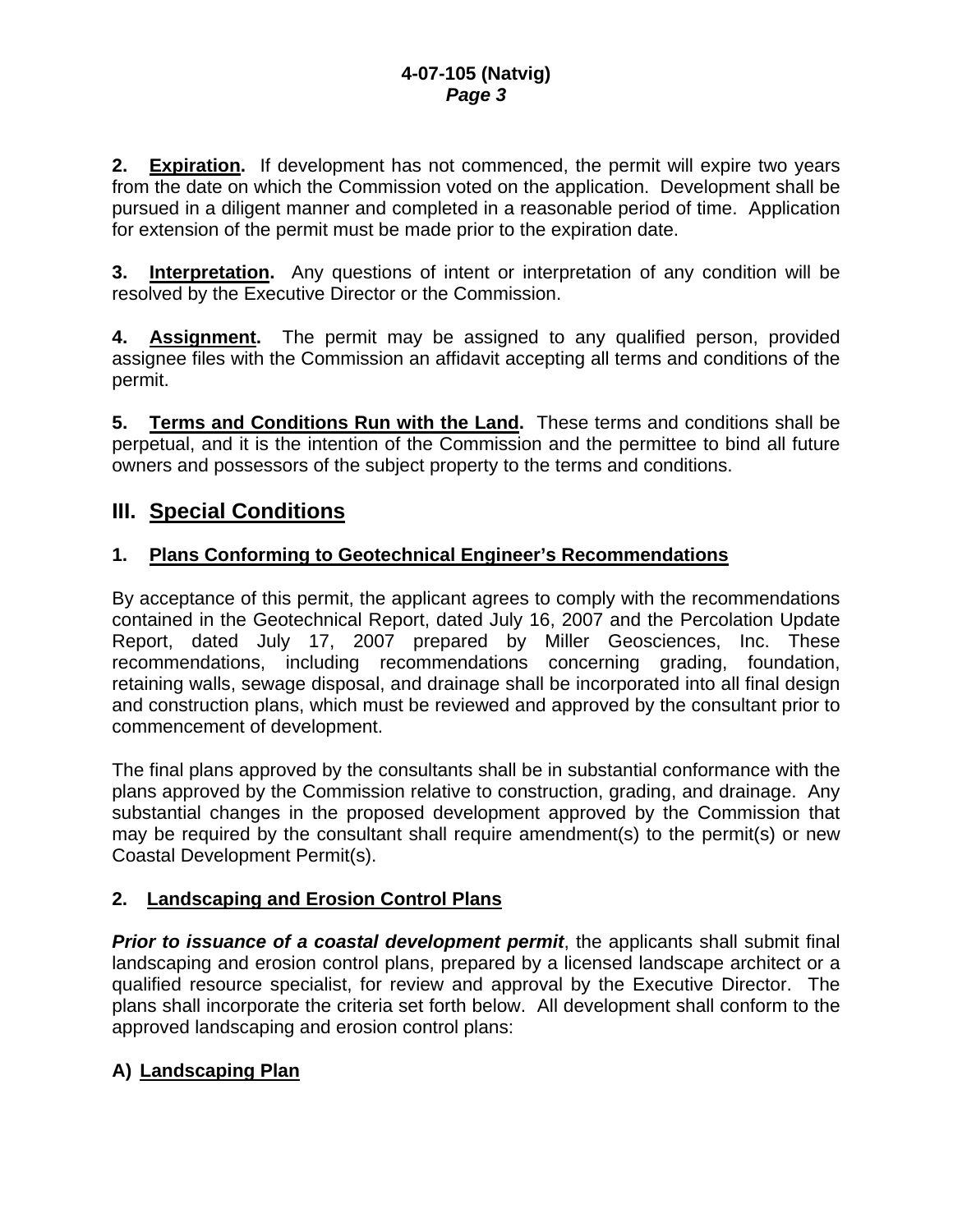#### **4-07-105 (Natvig)**  *Page 4*

- 1) All graded & disturbed areas on the subject site shall be planted and maintained for erosion control purposes within (60) days of receipt of the certificate of occupancy for the residence. To minimize the need for irrigation all landscaping shall consist primarily of native/drought resistant plants, as listed by the California Native Plant Society, Santa Monica Mountains Chapter, in their document entitled Recommended List of Native Plants for Landscaping in the Santa Monica Mountains, updated August 2007. All native plant species shall be of local genetic stock. No plant species listed as problematic and/or invasive by the California Native Plant Society, the California Invasive Plant Council, or by the State of California shall be employed or allowed to naturalize or persist on the site. No plant species listed as a 'noxious weed' by the State of California or the U.S. Federal Government shall be utilized or maintained within the property.
- 2) All cut and fill slopes shall be stabilized with planting at the completion of final grading. Planting shall be primarily of native plant species indigenous to the Santa Monica Mountains using accepted planting procedures, consistent with fire safety requirements. All native plant species shall be of local genetic stock. Such planting shall be adequate to provide 90 percent coverage within two (2) years, and this requirement shall apply to all disturbed soils.
- 3) Plantings will be maintained in good growing condition throughout the life of the project and, whenever necessary, shall be replaced with new plant materials to ensure continued compliance with applicable landscape requirements.
- 4) Vegetation within 20 feet of the proposed house may be removed to mineral earth. Vegetation within a 200-foot radius of the main structure may be selectively thinned in order to reduce fire hazard. However, such thinning shall only occur in accordance with the approved long-term fuel modification plan dated March 26, 2004 submitted for this project. Irrigated lawn, turf and ground cover planted within the first twenty foot radius of the proposed house shall be selected from the most drought tolerant species or subspecies, or varieties suited to the Mediterranean climate of the Santa Monica Mountains.
- 5) Rodenticides containing any anticoagulant compounds (including, but not limited to, Warfarin, Brodifacoum, Bromadiolone or Diphacinone) shall not be used.
- 6) Fencing of the entire property is prohibited. Fencing shall extend no further than the development area shown on the approved long-term fuel modification plan dated March 26, 2004 submitted for this project. The fencing type and location shall be illustrated on the landscape plan. Fencing shall also be subject to the color requirements outlined in Special Condition Six (6) below.
- 7) No permanent irrigation is permitted within the protected zone (defined as a five foot radius outside the dripline, or 15 feet from the trunk, whichever is greater ) of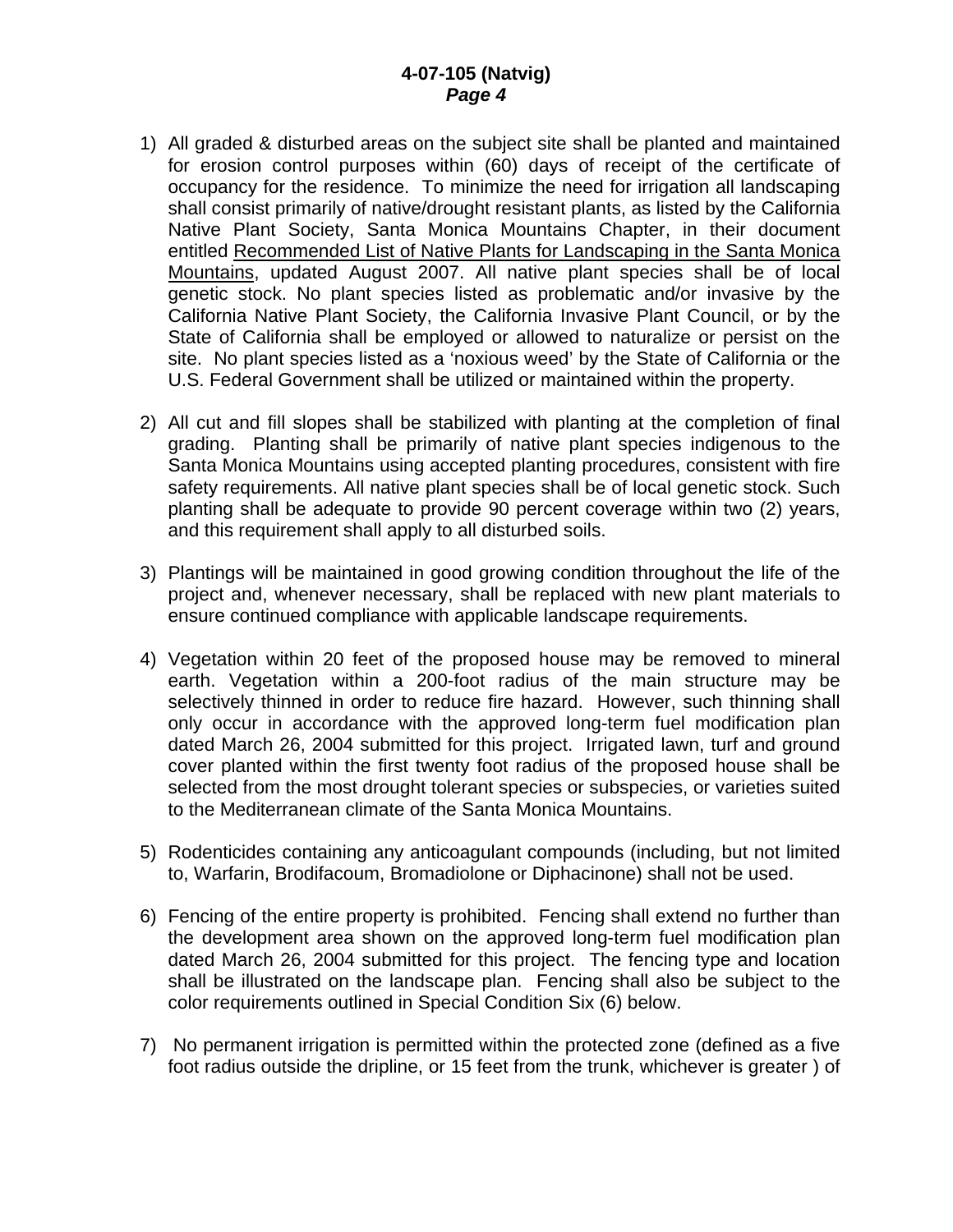any oak tree on the project site and landscaping within the oak tree protected zones shall be limited to native oak tree understory plant species.

The Permittee shall undertake development in accordance with the final approved plan. Any proposed changes to the approved final plan shall be reported to the Executive Director. No changes to the approved final plan shall occur without a Coastal Commission - approved amendment to the coastal development permit, unless the Executive Director determines that no amendment is required.

#### **B) Interim Erosion Control Plan**

- 1) The plan shall delineate the areas to be disturbed by grading or construction activities and shall include any temporary access roads, staging areas and stockpile areas. The natural areas on the site shall be clearly delineated on the project site with fencing or survey flags.
- 2) The plan shall specify that grading shall take place only during the dry season (April 1 – October 31). This period may be extended for a limited period of time if the situation warrants such a limited extension, if approved by the Executive Director. The applicants shall install or construct temporary sediment basins (including debris basins, desilting basins, or silt traps), temporary drains and swales, sand bag barriers, silt fencing, and shall stabilize any stockpiled fill with geofabric covers or other appropriate cover, install geotextiles or mats on all cut or fill slopes, and close and stabilize open trenches as soon as possible. These erosion control measures shall be required on the project site prior to or concurrent with the initial grading operations and maintained throughout the development process to minimize erosion and sediment from runoff waters during construction. All sediment should be retained on-site, unless removed to an appropriate, approved dumping location either outside of the coastal zone or within the coastal zone to a site permitted to receive fill.
- 3) The plan shall also include temporary erosion control measures should grading or site preparation cease for a period of more than 30 days, including but not limited to: stabilization of all stockpiled fill, access roads, disturbed soils and cut and fill slopes with geotextiles and/or mats, sand bag barriers, silt fencing; temporary drains and swales and sediment basins. The plans shall also specify that all disturbed areas shall be seeded with native grass species and include the technical specifications for seeding the disturbed areas. These temporary erosion control measures shall be monitored and maintained until grading or construction operations resume.

### **C) Monitoring**

(1) Five years from the date of the receipt of the Certificate of Occupancy for the residence the applicants shall submit for the review and approval of the Executive Director, a landscape monitoring report, prepared by a licensed Landscape Architect or qualified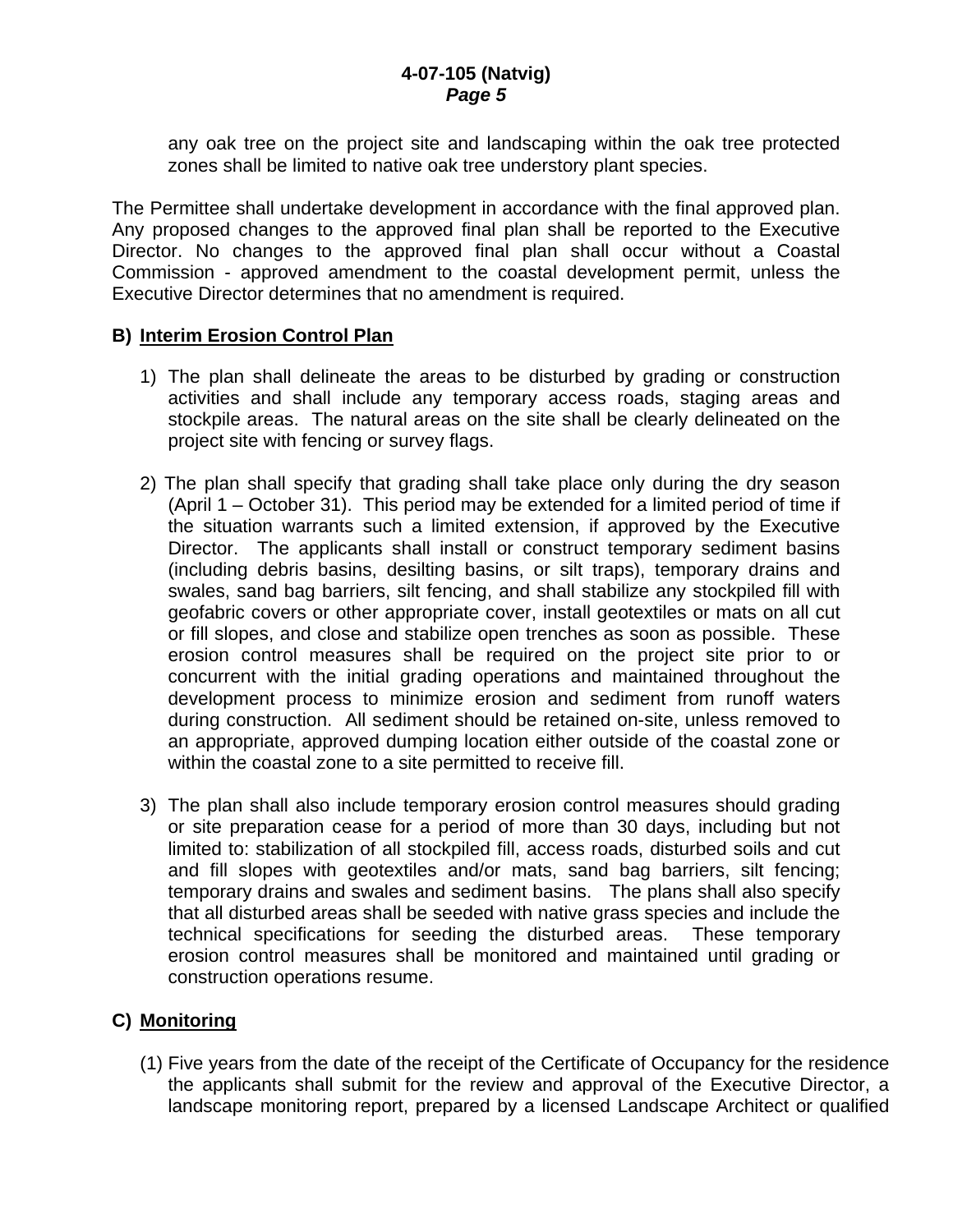Resource Specialist, that certifies whether the on-site landscaping is in conformance with the landscape plan approved pursuant to this Special Condition. The monitoring report shall include photographic documentation of plant species and plant coverage.

(2) If the landscape monitoring report indicates the landscaping is not in conformance with or has failed to meet the performance standards specified in the landscaping plan approved pursuant to this permit, the applicants, or successors in interest, shall submit a revised or supplemental landscape plan for the review and approval of the Executive Director. The revised landscaping plan must be prepared by a licensed Landscape Architect or a qualified Resource Specialist and shall specify measures to remediate those portions of the original plan that have failed or are not in conformance with the original approved plan.

#### **3. Assumption of Risk, Waiver of Liability and Indemnity**

By acceptance of this permit, the applicants acknowledge and agree (i) that the site may be subject to hazards from wildfire; (ii) to assume the risks to the applicants and the property that is the subject of this permit of injury and damage from such hazards in connection with this permitted development; (iii) to unconditionally waive any claim of damage or liability against the Commission, its officers, agents, and employees for injury or damage from such hazards; and (iv) to indemnify and hold harmless the Commission, its officers, agents, and employees with respect to the Commission's approval of the project against any and all liability, claims, demands, damages, costs (including costs and fees incurred in defense of such claims), expenses, and amounts paid in settlement arising from any injury or damage due to such hazards.

#### **4. Drainage and Polluted Runoff Control Plan**

- **A.** *Prior to issuance of the coastal development permit*, the applicants shall submit for the review and approval of the Executive Director, final drainage and runoff control plans, including supporting calculations. The plan shall be prepared by a licensed engineer and shall incorporate structural and non-structural Best Management Practices (BMPs) designed to control the volume, velocity and pollutant load of stormwater leaving the developed site. The plan shall be reviewed and approved by the consulting engineering geologist to ensure the plan is in conformance with geologist's recommendations. In addition to the specifications above, the plan shall be in substantial conformance with the following requirements:
	- (a) Selected BMPs (or suites of BMPs) shall be designed to treat, infiltrate or filter the amount of stormwater runoff produced by all storms up to and including the 85<sup>th</sup> percentile, 24-hour runoff event for volume-based BMPs, and/or the 85th percentile, 1-hour runoff event, with an appropriate safety factor (i.e., 2 or greater), for flow-based BMPs.
	- (b) Runoff shall be conveyed off site in a non-erosive manner.
	- (c) Energy dissipating measures shall be installed at the terminus of outflow drains.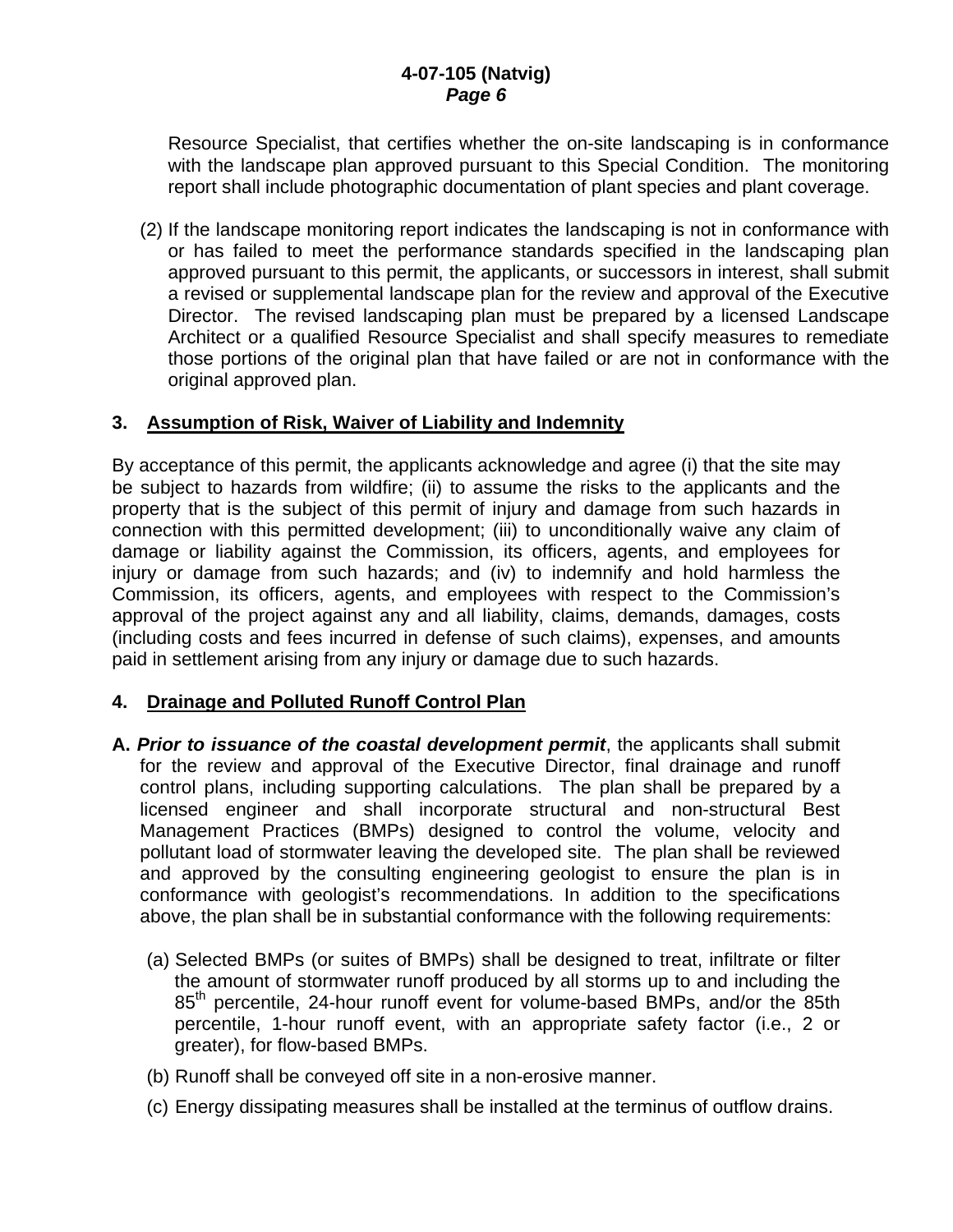- (d) The plan shall include provisions for maintaining the drainage system, including structural BMPs, in a functional condition throughout the life of the approved development. Such maintenance shall include the following: (1) BMPs shall be inspected, cleaned and repaired when necessary prior to the onset of the storm season, no later than September  $30<sup>th</sup>$  each year and (2) should any of the project's surface or subsurface drainage/filtration structures or other BMPs fail or result in increased erosion, the applicant/landowner or successor-in-interest shall be responsible for any necessary repairs to the drainage/filtration system or BMPs and restoration of the eroded area. Should repairs or restoration become necessary, prior to the commencement of such repair or restoration work, the applicants shall submit a repair and restoration plan to the Executive Director to determine if an amendment or new coastal development permit is required to authorize such work.
- **B.** The permittee shall undertake development in accordance with the approved final plans. Any proposed changes to the approved final plans shall be reported to the Executive Director. No changes to the approved final plans shall occur without a Commission amendment to this coastal development permit unless the Executive Director determines that no amendment is legally required.

#### **5. Removal of Natural Vegetation**

Removal of natural vegetation for the purpose of fuel modification within the 100 foot zone surrounding the proposed structure(s) shall not commence until the local government has issued a building or grading permit for the development approved pursuant to this permit. Vegetation thinning within the 100-200 foot fuel modification zone shall not occur until commencement of construction of the structure(s) approved pursuant to this permit.

### **6. Structural Appearance**

*Prior to the issuance of the coastal development permit, the applicants shall submit* for the review and approval of the Executive Director, a color palette and material specifications for the outer surface of all structures authorized by the approval of Coastal Development Permit No. 4-07-105. The palette samples shall be presented in a format not to exceed  $8\frac{1}{2}$ " x 11" x  $\frac{1}{2}$ " in size. The palette shall include the colors proposed for the roofs, trims, exterior surfaces, driveways, retaining walls, and other structures authorized by this permit. Acceptable colors shall be limited to colors compatible with the surrounding environment (earth tones) including shades of green, brown and gray with no white or light shades and no bright tones. All windows shall be comprised of non-glare glass.

The approved structures shall be colored and constructed with only the colors and window materials authorized pursuant to this special condition. Alternative colors or materials for future repainting or resurfacing or new windows may only be applied to the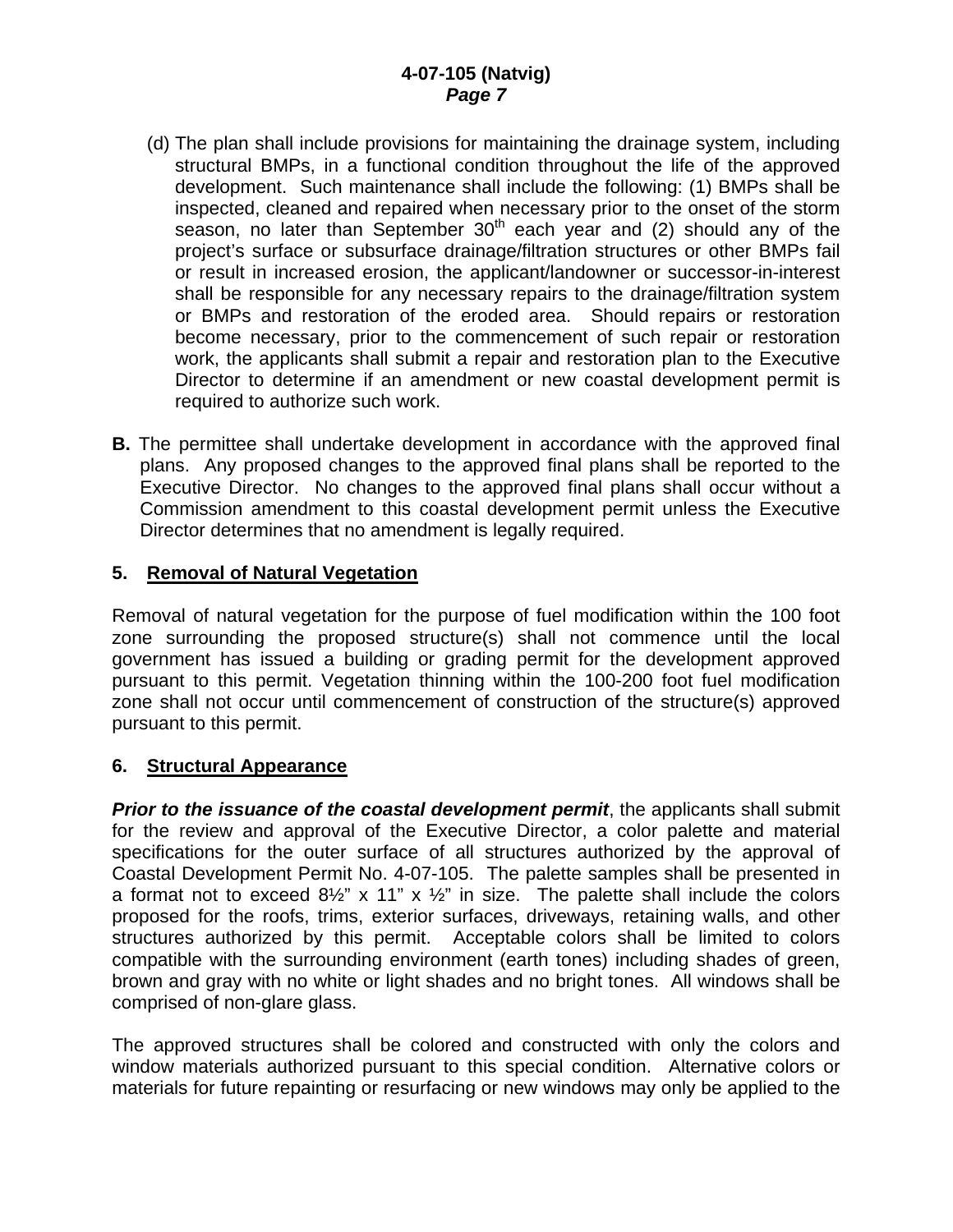#### **4-07-105 (Natvig)**  *Page 8*

structures authorized by Coastal Development Permit No. 4-07-105 if such changes are specifically authorized by the Executive Director as complying with this special condition.

#### **7. Lighting Restriction**

- A. The only outdoor night lighting allowed on the subject parcel is limited to the following:
	- 1. The minimum necessary to light walkways used for entry and exit to the structures, including parking areas on the site. This lighting shall be limited to fixtures that do not exceed two feet in height above finished grade, are directed downward and generate the same or less lumens equivalent to those generated by a 60 watt incandescent bulb, unless a greater number of lumens is authorized by the Executive Director.
	- 2. Security lighting attached to the residence and garage shall be controlled by motion detectors and is limited to same or less lumens equivalent to those generated by a 60 watt incandescent bulb.
	- 3. The minimum necessary to light the entry area to the driveway with the same or less lumens equivalent to those generated by a 60 watt incandescent bulb.
- B. No lighting around the perimeter of the site and no lighting for aesthetic purposes is allowed.

#### **8. Lot Combination**

- A. By acceptance of this permit, the applicants agree, on behalf of themselves and all successors and assigns with respect to the subject property, that: (1) All portions of the two parcels, previously known as APN 4441-025-003 and APN 4441-025- 004, and now referred to as one parcel, APN 4441-025-011, shall be recombined and unified, and shall henceforth be considered and treated as a single parcel of land for all purposes, including but not limited to sale, conveyance, lease, development, taxation or encumbrance; and (2) the single parcel created thereby (now the parcel known as APN 4441-025-011) shall not be divided, and none of the parcels existing at the time of this permit approval shall be alienated from each other or from any portion of the combined and unified parcel hereby created.
- B. *Prior to issuance of this coastal development permit*, the applicants shall execute and record a deed restriction, in a form acceptable to the Executive Director, reflecting the restrictions set forth above. The deed restriction shall include a legal description and graphic depiction of the two parcels being recombined and unified. The deed restriction shall run with the land, binding all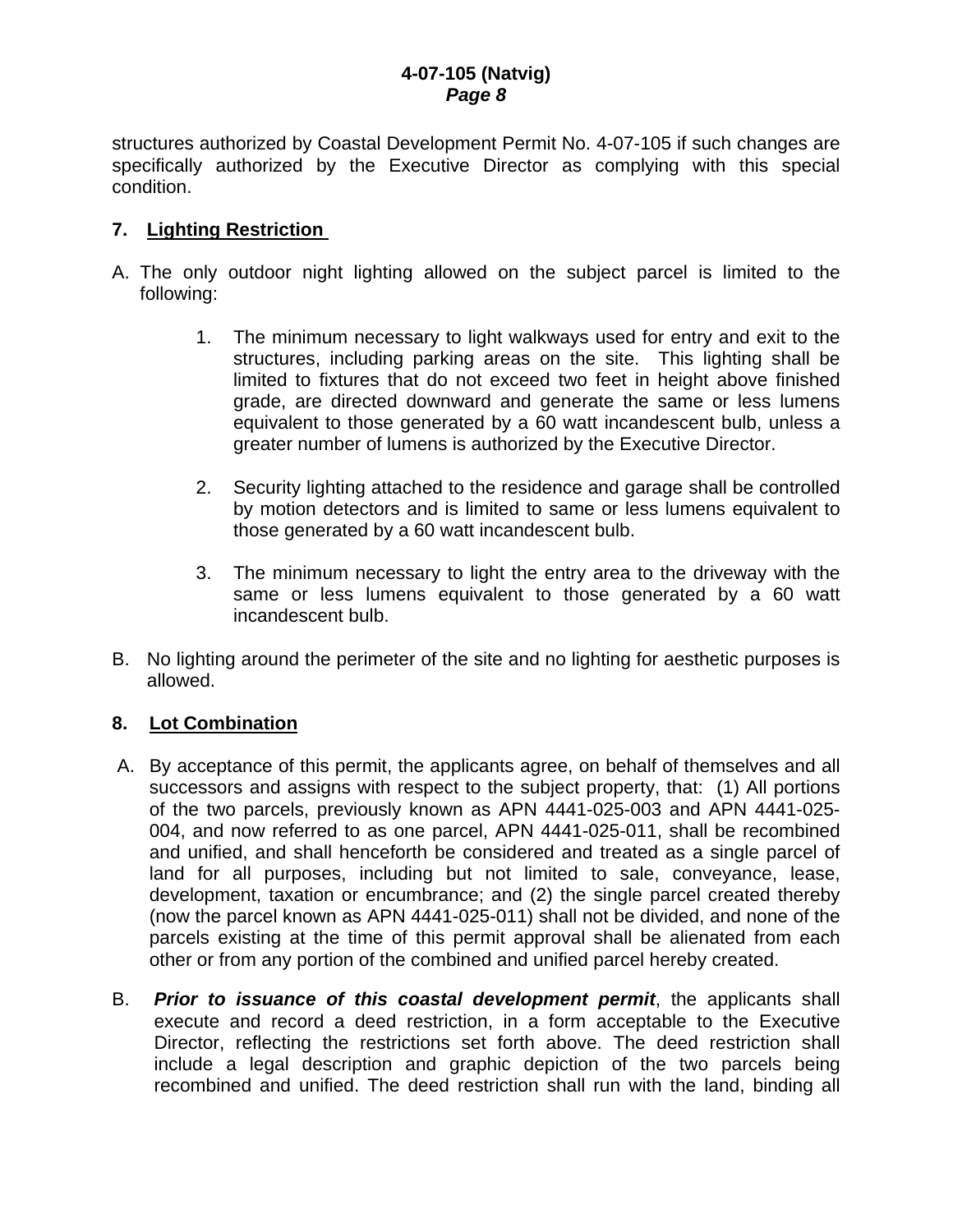successors and assigns, and shall be recorded free of prior liens that the Executive Director determines may affect the enforceability of the restriction.

C. *Prior to issuance of this coastal development permit***,** but after the deed restriction described in the prior paragraph is recorded, the applicant shall provide evidence to the Executive Director that the applicant has provided a copy of the recorded deed restriction to the county assessor's office and requested that the assessor's office revise its records and maps to reflect the combination of the parcels.

#### **9. Future Development Restriction**

This permit is only for the development described in Coastal Development Permit No. 4- 07-105. Pursuant to Title 14 California Code of Regulations Section 13250(b)(6) the exemptions otherwise provided in Public Resources Code Section 30610(a) shall not apply to any future development on any portion of the parcel. Accordingly, any future improvements to any portion of the property, including but not limited to the residence, garage, septic system, landscaping, and removal of vegetation or grading other than as provided for in the approved fuel modification/landscape plan prepared pursuant to Special Condition Two (2), shall require an amendment to Coastal Development Permit No. 4-07-105 from the Commission or shall require an additional coastal development permit from the Commission or from the applicable certified local government.

#### **10. Deed Restriction**

*Prior to issuance of the coastal development permit,* the applicants shall submit to the Executive Director, for review and approval, documentation demonstrating that the applicants have executed and recorded against the parcel(s) governed by this permit a deed restriction, in a form and content acceptable to the Executive Director: (1) indicating that, pursuant to this permit, the California Coastal Commission has authorized development on the subject property, subject to terms and conditions that restrict the use and enjoyment of that property; and (2) imposing the Special Conditions of this permit as covenants, conditions and restrictions on the use and enjoyment of the property. The deed restriction shall include a legal description of the entire parcel or parcels governed by this permit. The deed restriction shall also indicate that, in the event of an extinguishment or termination of the deed restriction for any reason, the terms and conditions of this permit shall continue to restrict the use and enjoyment of the subject property so long as either this permit or the development it authorizes, or any part, modification, or amendment thereof, remains in existence on or with respect to the subject property.

### **11. Oak Tree Protection, Monitoring, and Mitigation**

*Prior to issuance of the Coastal Development Permit,* the applicant shall submit, for the review and approval of the Executive Director, an oak tree replacement planting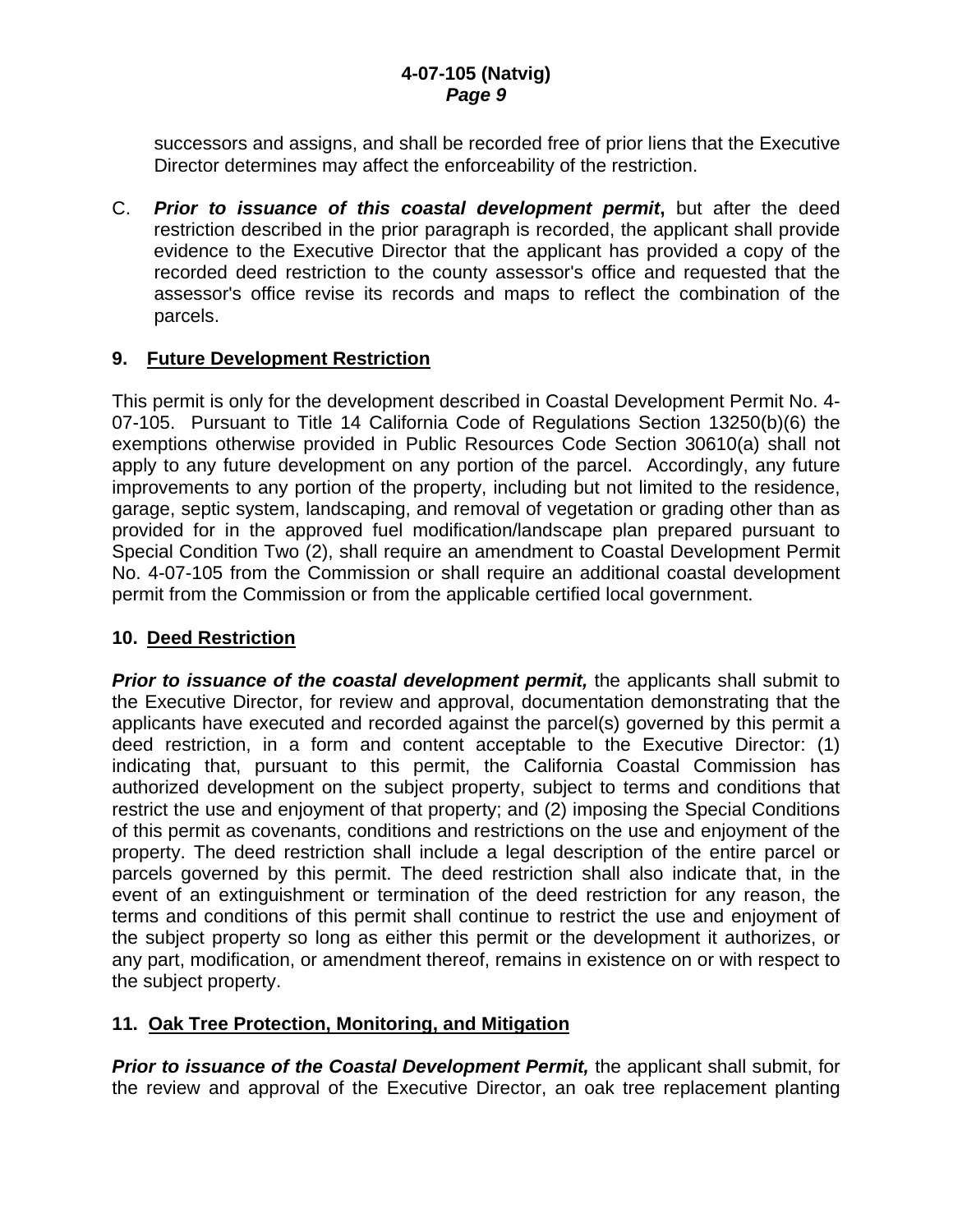program, which specifies replacement tree locations, tree or seedling size planting specifications, and a ten-year monitoring program with specific performance standards to ensure that the replacement planting program is successful. At least ten (10) replacement seedlings, less than one year old, grown from acorns collected in the area, shall be planted in appropriate oak woodland habitat areas on the subject parcel or at an offsite location approved by the Executive Director, as mitigation for adverse impacts to one oak tree (Oak Tree #8) because the siting of the septic system does not conform to oak tree setbacks. The applicant shall commence implementation of the approved oak tree replacement planting program concurrently with the commencement of construction on the project site. An annual monitoring report on the oak tree replacement area shall be submitted for the review and approval of the Executive Director for each of the 10 years. If monitoring indicates the oak trees are not in conformance with or has failed to meet the performance standards specified in the monitoring program approved pursuant to this permit, the applicant, or successors in interest, shall submit a revised or supplemental planting plan for the review and approval of the Executive Director. The revised planting plan shall specify measures to remediate those portions of the original plan that have failed or are not in conformance with the original approved plan.

To ensure that all oak trees located on the subject parcel and along the proposed access driveway are protected during construction activities, temporary protective barrier fencing shall be installed around the protected zones (5 feet beyond dripline or 15 feet from the trunk, whichever is greater) of all oak trees and retained during all construction operations. If required construction operations cannot feasibly be carried out in any location with the protective barrier fencing in place, then temporary flagging shall be installed on all oak trees to ensure protection during construction. The permittee shall also follow the oak tree preservation recommendations that are enumerated in the "Oak Tree Report" by Bruce Malinowski, dated February 14, 2004 and the update letter to the Coastal Commission dated October 30, 2007.

A biological consultant, arborist, or other resource specialist shall be present on-site during all construction operations and shall be directed to immediately notify the Executive Director if unpermitted activities occur or if any oak trees are damaged, removed, or impacted beyond the scope of the work allowed by Coastal Development Permit 4-07-105. This monitor shall have the authority to require the applicant to cease work should any breach in permit compliance occur, or if any unforeseen sensitive habitat issues arise. Should any of the seven oak trees be damaged or removed as a result of construction activities, at least ten replacement oak seedlings, less than one year old, grown from acorns collected in the area, shall be planted in appropriate oak woodland habitat areas on the subject parcel or at an off-site location as mitigation approved by the Executive Director. In that case, the applicant shall submit, for the review and approval of the Executive Director, a supplemental oak tree replacement planting program, prepared by a qualified biologist, arborist, or other qualified resource specialist, which specifies replacement tree locations, planting specifications, and a monitoring program with specific performance standards to ensure that the replacement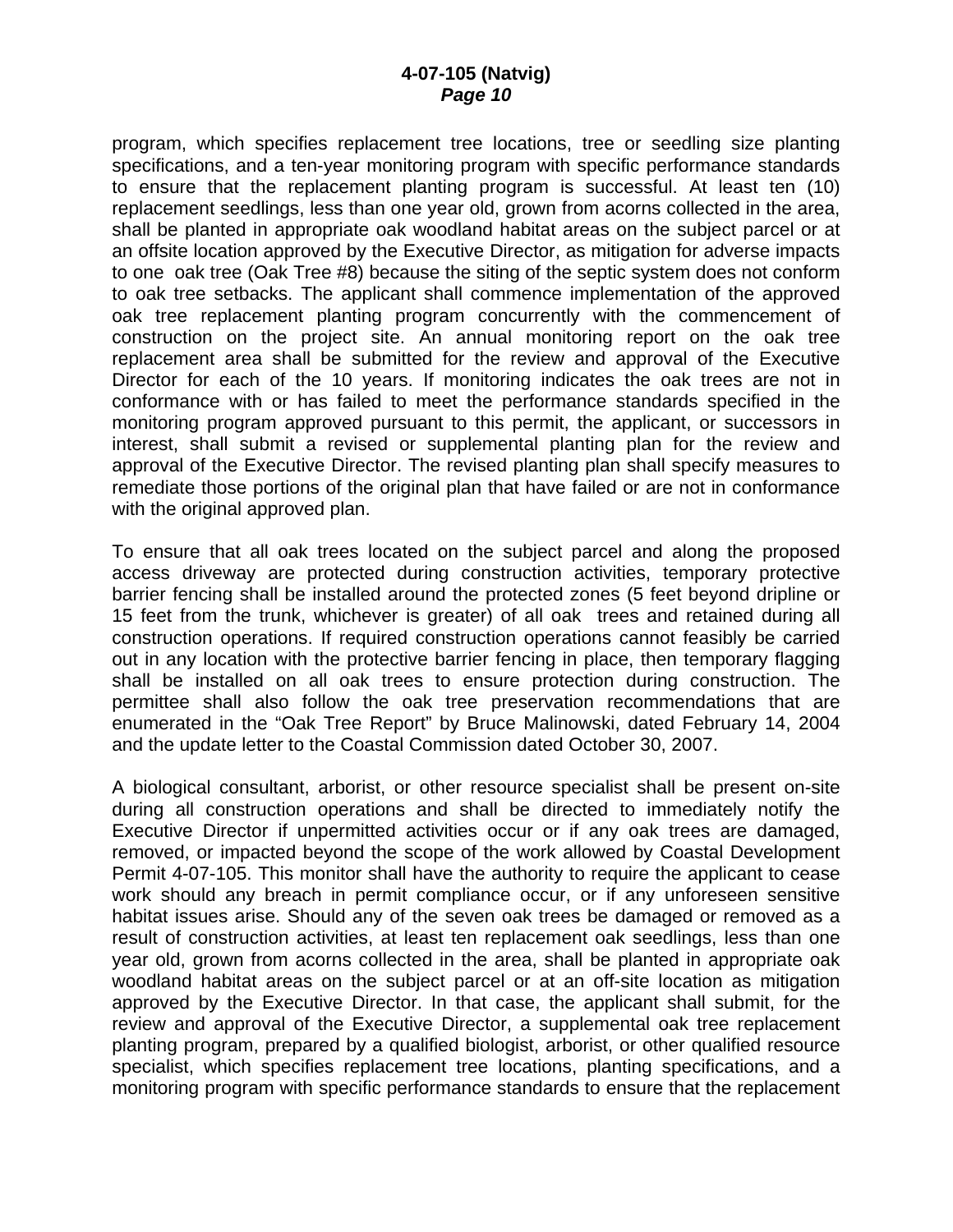planting program is successful . An annual monitoring report on the supplemental oak tree replacement area shall be submitted for the review and approval of the Executive Director for each of the 10 years. Upon submittal of the replacement planting program, the Executive Director shall determine if an amendment to Permit No. 4-07-105, or an additional coastal development permit, from the Commission is required.

### **12. Cumulative Impacts Mitigation**

*Prior to issuance of the coastal development permit*, the applicant shall submit, for the review and approval of the Executive Director, evidence that all potential for future development has been permanently extinguished on any lot within the Topanga Oaks small lot subdivision, or elsewhere within the Topanga Canyon watershed, to comply with the requirements of the slope intensity formula in accordance with Policy 271(b)(2) of the previously certified 1986 Malibu/Santa Monica Mountains Land Use Plan provided such lot is either a) legally merged with an adjacent developed or developable parcel(s) or b) dedicated in fee title to a public agency. The maximum allowable gross structural area of 1,007 sq. ft. may be increased by 300 sq. ft. upon extinguishment of the development rights of a lot that is not contiguous to the subject lot but which is within the Topanga Oaks small lot subdivision or elsewhere within the Topanga Canyon watershed, consistent with this special condition. Should the applicant fail to submit the evidence of lot extinguishment required by this Special Condition, the applicant must submit plans demonstrating that the maximum gross structural area for the residence is no more than 1,007 sq. ft., consistent with **Special Condition No. 13, Revised Plans**.

#### **13. Revised Plans**

**Prior to issuance of the coastal development permit, the applicant shall submit, for** the review and approval of the Executive Director, two sets of revised building plans (site plan, floor plans, elevations, etc.) that demonstrate the following:

A. Elimination of the patio on the northern side of the residence and the second and third story decks on the southern side of the residence that extend beyond the roofline, as shown on the plans approved in concept by LA County on June 13, 2007.

B. Reduction in square footage such that all substantially enclosed residential and storage areas, excluding garages or carports designed for storage of autos, shall not exceed the maximum allowable gross structural area of 1,007 sq. ft. The plans may reflect an increase in square footage for lots that have been retired in accordance with Special Condition No. 12 above (500 sq. ft. for extinguishing development rights on each lot contiguous to the building site or 300 sq. ft. for each lot which is not contiguous to the building site but which is within the Topanga Oaks or elsewhere within the Topanga Canyon watershed.)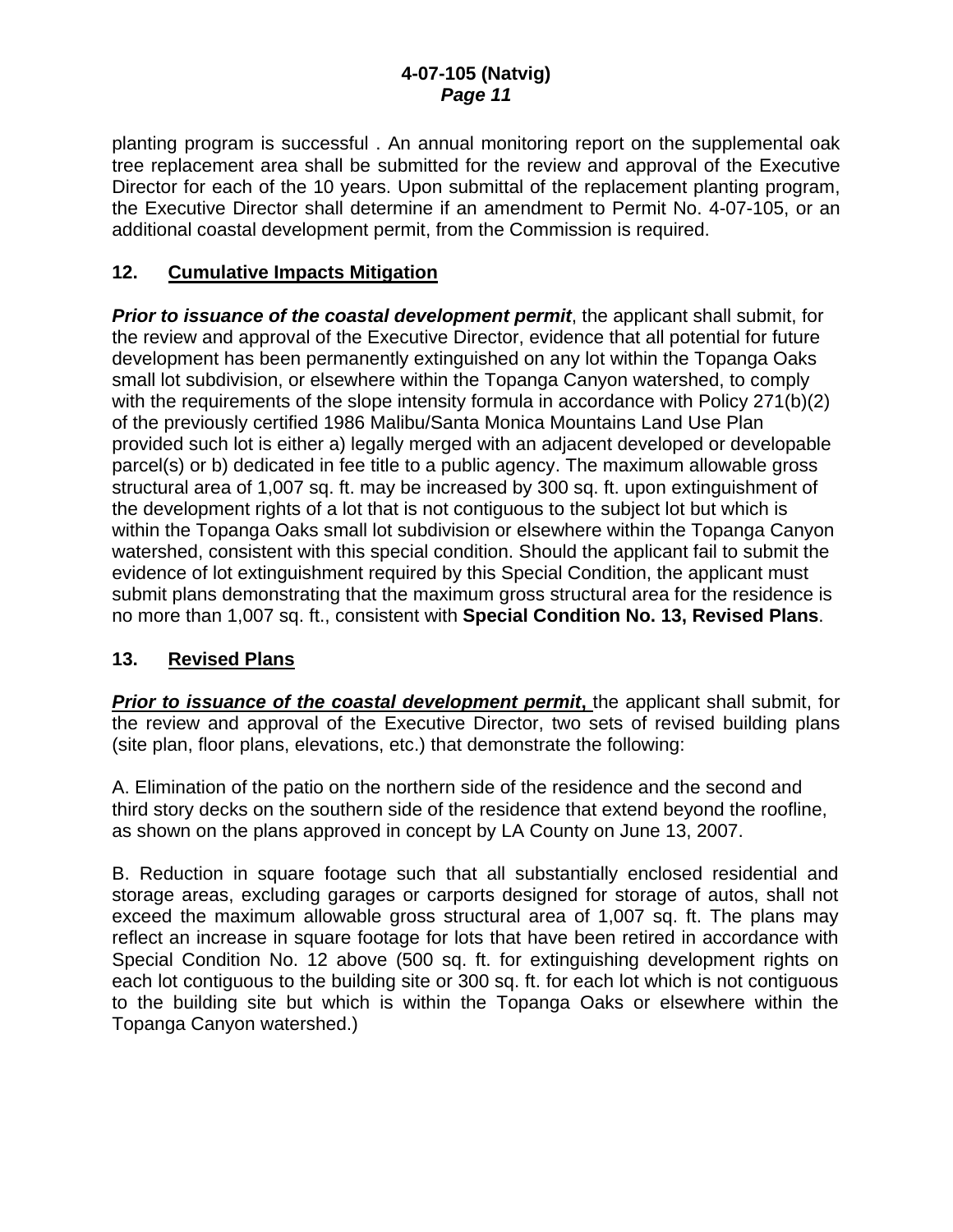C. The Permitee shall undertake development in accordance with the final approved site plan(s) and elevations, grading plan(s), and fuel modification plan(s). Any proposed changes to the approved final plans shall be reported to the Executive Director. No changes to the approved final plans shall occur without a Coastal Commission approved amendment to the coastal development permit, unless the Executive Director determines that no amendment is required.

#### **14. Disposal of Excavated Material**

**Prior to the issuance of the Coastal Development Permit**, the applicant shall provide evidence to the Executive Director of the location of the disposal site for all excess excavated material from the site. If the disposal site is located in the Coastal Zone, the disposal site must have a valid coastal development permit for the disposal of fill material. If the disposal site does not have a coastal permit, such a permit will be required prior to the disposal of material.

### **IV. Findings and Declarations**

The Commission hereby finds and declares:

### **A. Project Description and Background**

The applicant proposes to construct a three-story, 35 ft. high, 1,303 sq. ft. single family residence with a first floor 2 car garage and two stories of livable space, 27 ft. long driveway, septic system, retaining walls, and 810 cu. yds of grading (cut), and encroachment into the protected zones of seven mature Coast Live Oak (*Quercus agrifolia*) trees at 1320 Topanga Canyon Blvd. (**Exhibits 2-7**). The subject property is located in the Topanga Oaks Small Lot Subdivision in Topanga in the Santa Monica Mountains, approximately one mile north of Fernwood. The subject .31 acre parcel is located within the Topanga Canyon watershed, at an elevation of approximately 1,000 feet above sea level. (**Exhibit 1**)

The Topanga Oaks small lot subdivision is located within an oak woodland that has been significantly disturbed by dense residential development. The subject site is situated among some single family residences to the north, south, and west. The southern neighboring lot is developed with a single family residence. The parcel is accessed directly from Topanga Canyon Boulevard near its intersection with Oakwood Drive. The steeply sloping parcel contains twelve Coast Live Oak trees. The applicant has explored several alternative designs to reduce impacts to oak trees, but due to the large number of oak trees located throughout the lot, the applicant was not able to design the home itself to avoid encroachment into the protected zones of seven oak trees. However, the applicant has proposed a patio on the north side of the residence and decks on the south side of the residence that will encroach into the protected zones of oak trees on the site. The encroachment of the decks and patio can be avoided by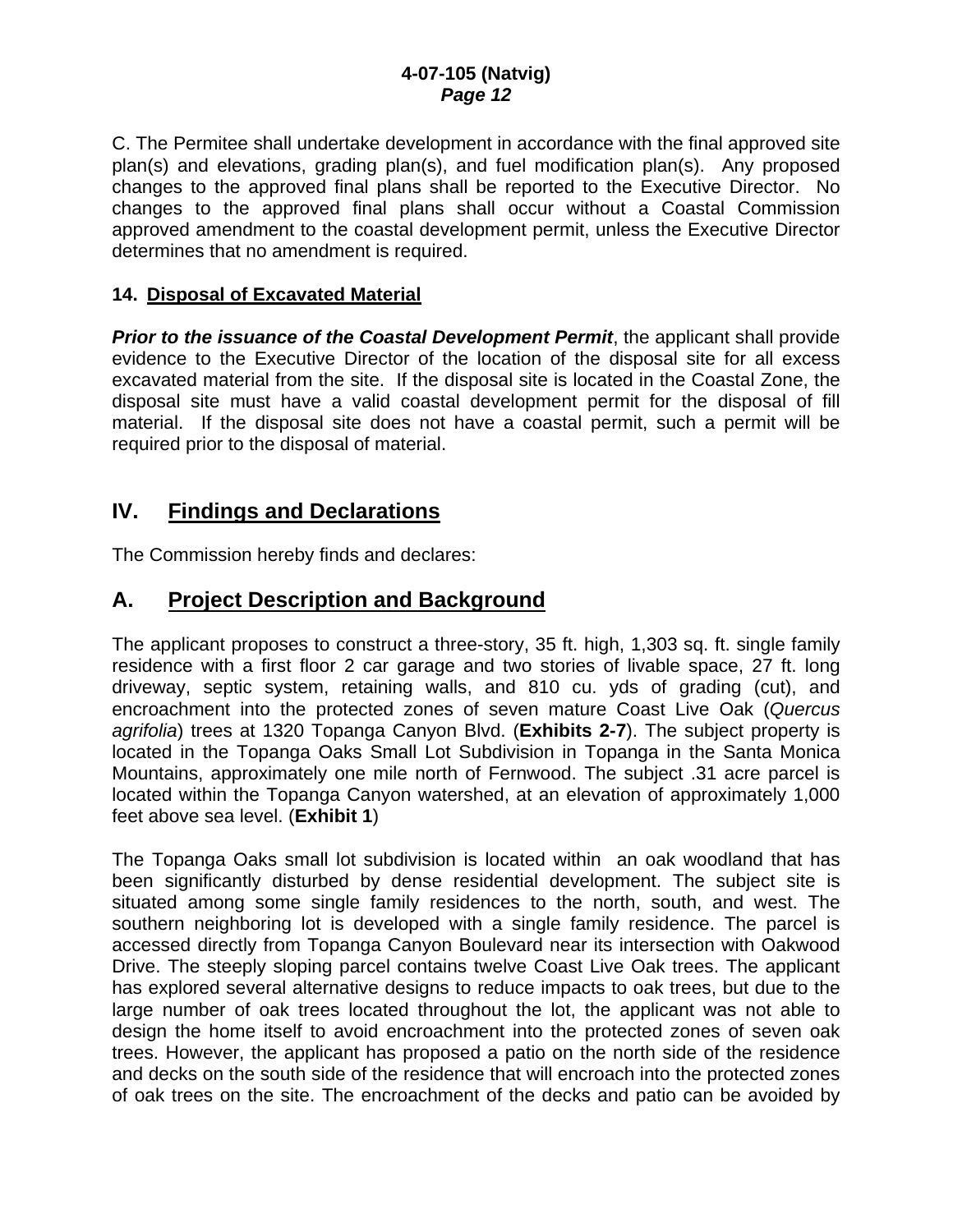deleting this development. Therefore, Special Condition Thirteen (13) requires revised plans to eliminate the patio and decks to reduce encroachment into the protected zones of the oak trees. Further, installation of the driveway retaining wall may require excavation within the protected zone of one oak tree. Special Condition Eleven (11) provides protections to minimize disturbance of each oak tree, requires monitoring during construction, and provides for mitigation, if necessary. Given the steep slopes and coverage of the lot with oak woodland habitat, the proposed project is the least environmentally damaging feasible alternative.

### **B. Hazards and Geologic Stability**

The proposed development is located in the Malibu/Santa Monica Mountains area, an area that is generally considered to be subject to an unusually high amount of natural hazards. Geologic hazards common to the Santa Monica Mountains area include landslides, erosion, and flooding. In addition, fire is an inherent threat to the indigenous chaparral community of the coastal mountains. Wildfires often denude hillsides in the Santa Monica Mountains of all existing vegetation, thereby contributing to an increased potential for erosion and landslides on property.

Section 30253 of the Coastal Act states, in pertinent part, that new development shall:

- *(1) Minimize risks to life and property in areas of high geologic, flood, and fire hazard.*
- *(2) Assure stability and structural integrity, and neither create nor contribute significantly to erosion, instability, or destruction of the site or surrounding area or in any way require the construction of protective devices that would substantially alter natural landforms along bluffs and cliffs.*

#### **Geology**

The undeveloped site is located in the Topanga Oaks small lot subdivision, a residentially developed area located just inside the northern coastal zone limits. The applicant has submitted the following reports which address geologic conditions on the site: "Updated Engineering Geologic and Technical Investigation" for 1320 and 1326 Topanga Canyon Road, prepared by Miller Geosciences, Inc., dated March 6, 2002, "Update Geotechnical Report," prepared by Miller Geosciences, Inc., dated July 16, 2007, and "Percolation Update Report," prepared by Miller Geosciences, Inc., dated July 17, 2007. The geologic consultants have found the geology of the proposed project site to be suitable for the construction of the proposed residential development on the site. They have identified no landslides or other geologic hazards on the site. The report states that:

"It is the finding of this firm that the proposed building and/or grading will be safe and that the property will not be affected by any hazard from landslide, settlement or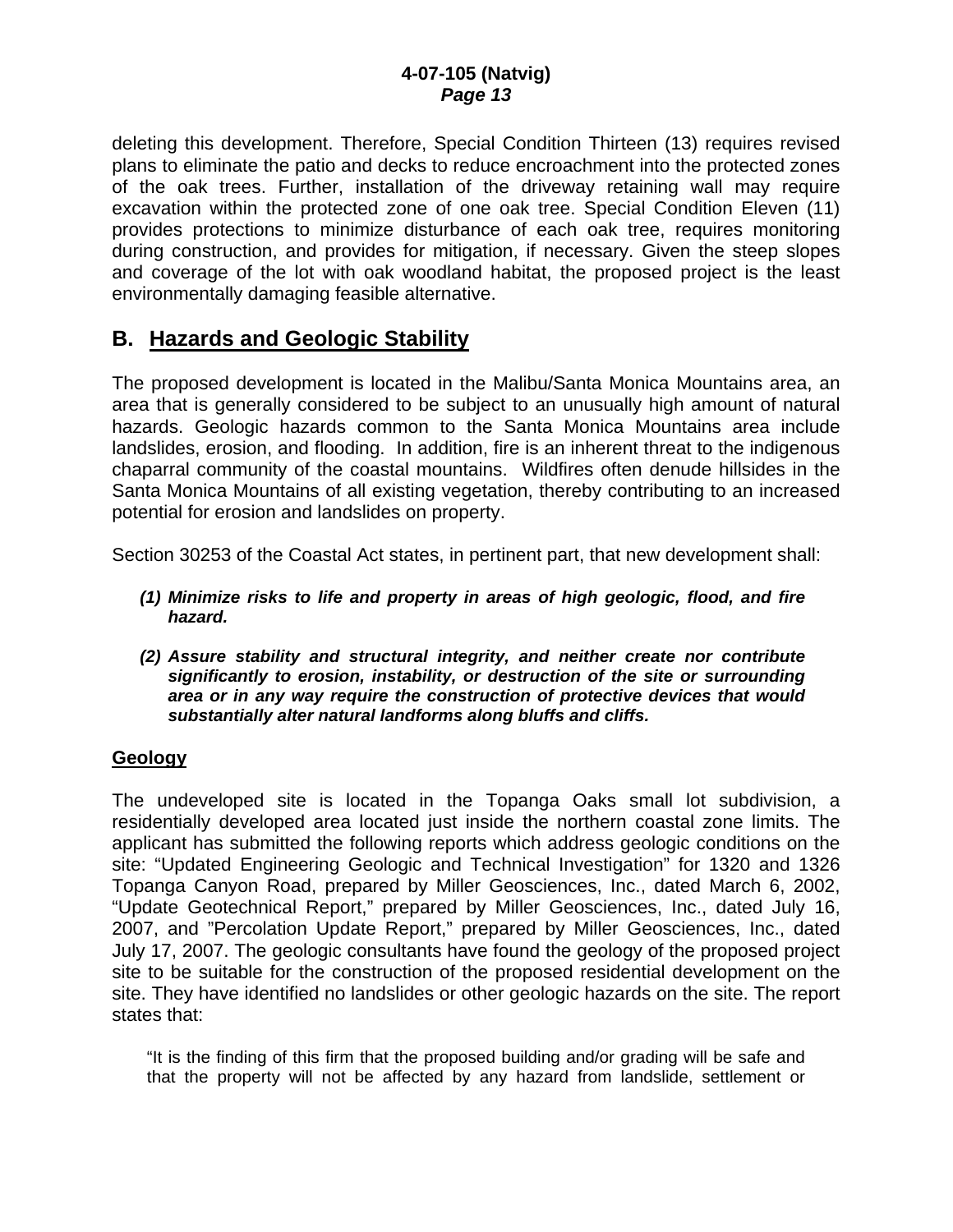slippage and the completed work will not adversely affect adjacent property in compliance with County code, provided are recommendations are followed."

The geologic and geotechnical engineering consultants conclude that the proposed development is feasible and will be free from geologic hazard provided their recommendations are incorporated into the proposed development. The geotechnical report contains several recommendations to be incorporated into the project including grading, foundations, concrete slabs, drainage, sewage system, retaining walls, and excavations. To ensure that the recommendations of the consultants have been incorporated into all proposed development, the Commission, as specified in **Special Condition One (1), requires the applicant to incorporate the recommendations cited in** the geotechnical report into all final design and construction plans. Final plans approved by the consultant shall be in substantial conformance with the plans approved by the Commission. Any substantial changes to the proposed development, as approved by the Commission, which may be recommended by the applicant's consultant shall require an amendment to the permit or a new coastal development permit.

The Commission finds that controlling and diverting run-off in a non-erosive manner from the proposed structures, impervious surfaces, and building pad will also add to the geologic stability of the project site. Therefore, in order to minimize erosion and ensure stability of the project site, and to ensure that adequate drainage and erosion control is included in the proposed development, the Commission requires the applicants to submit final drainage and erosion control plans certified by the geotechnical engineer, as specified in **Special Conditions Two (2)** and **Four (4)**.

In addition, the applicant is proposing approximately 810 cu. yds. of grading (cut). The Commission finds that landscaping of graded and disturbed areas on the subject site will serve to stabilize disturbed soils, reduce erosion and thus enhance and maintain the geologic stability of the site. Therefore, **Special Condition Two (2)** requires the applicants to utilize and maintain native and non-invasive plant species compatible with the surrounding area for landscaping the project site. Invasive and non-native plant species are generally characterized as having a shallow root structure in comparison with their high surface/foliage weight. The Commission notes that non-native and invasive plant species with high surface/foliage weight and shallow root structures do not serve to stabilize slopes and that such vegetation results in potential adverse effects to the stability of the project site. Native species, alternatively, tend to have a deeper root structure than non-native and invasive species, and once established aid in preventing erosion. Therefore, the Commission finds that in order to ensure site stability, all slopes and disturbed and graded areas of the site shall be landscaped with appropriate native plant species, as specified in **Special Condition Two (2)**.

Furthermore, in order to ensure that vegetation clearance for fire protection purposes does not occur prior to commencement of grading or construction of the proposed structures, the Commission finds that it is necessary to impose a restriction on the removal of natural vegetation as specified in **Special Condition Five (5)**. This restriction specifies that natural vegetation shall not be removed until grading or building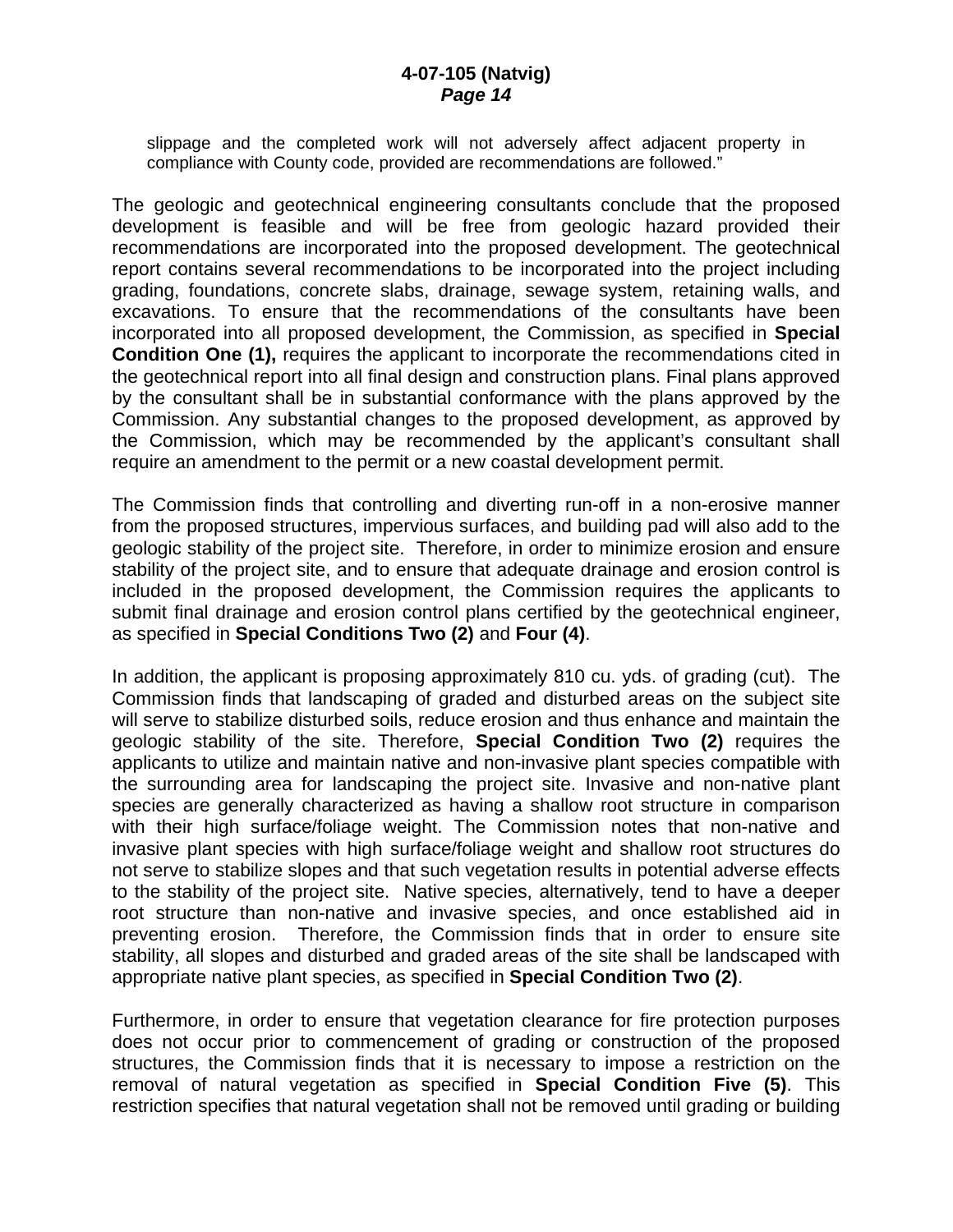permits have been secured and construction of the permitted structures has commenced. The limitation imposed by **Special Condition Five (5)** avoids loss of natural vegetation coverage resulting in unnecessary erosion in the absence of adequately constructed drainage and run-off control devices and implementation of the landscape and interim erosion control plans.

**Special Condition Ten (10)** requires the applicants to record a deed restriction that imposes the terms and conditions of this permit as a restriction on the use and enjoyment of the property and provides any prospective purchaser of the site with recorded notice that the restriction are imposed on the subject property.

The Commission finds that the proposed project, as conditioned, will minimize potential geologic hazards on the project site and adjacent properties, as required by Section 30253 of the Coastal Act.

#### **Wild Fire**

The proposed project is located in the Santa Monica Mountains, an area subject to an extraordinary potential for damage or destruction from wild fire. Typical vegetation in the Santa Monica Mountains consists mostly of coastal sage scrub and chaparral. Many plant species common to these communities produce and store terpenes, which are highly flammable substances (Mooney in Barbour, Terrestrial Vegetation of California, 1988). Chaparral and sage scrub communities have evolved in concert with, and continue to produce the potential for, frequent wild fires. The typical warm, dry summer conditions of the Mediterranean climate combine with the natural characteristics of the native vegetation to pose a risk of wild fire damage to development that cannot be completely avoided or mitigated.

Due to the fact that the proposed project is located in an area subject to an extraordinary potential for damage or destruction from wild fire, the Commission can only approve the project if the applicant assumes the liability from these associated risks. Through **Special Condition Three (3)**, assumption of risk, the applicants acknowledge the nature of the fire hazard which exists on the site and which may affect the safety of the proposed development. Moreover, through acceptance of **Special Condition Three (3)**, the applicants also agree to indemnify the Commission, its officers, agents and employees against any and all expenses or liability arising out of the acquisition, design, construction, operation, maintenance, existence, or failure of the permitted project.

For the reasons set forth above, the Commission finds that, as conditioned, the proposed project is consistent with Section 30253 of the Coastal Act.

# **C. Water Quality**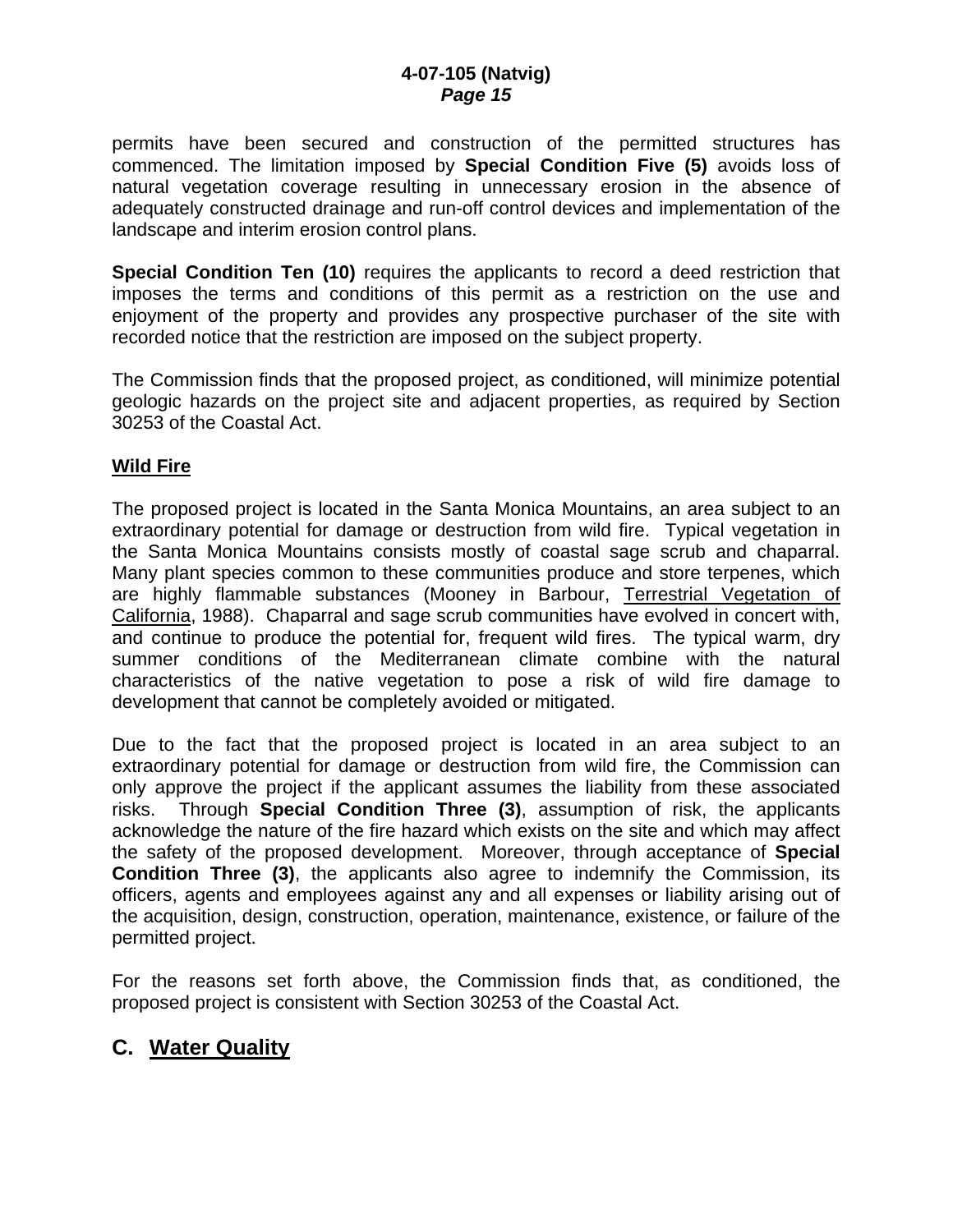The Commission recognizes that new development in the Santa Monica Mountains has the potential to adversely impact coastal water quality through the removal of native vegetation, increase of impervious surfaces, increase of runoff, erosion, and sedimentation, and introduction of pollutants such as petroleum, cleaning products, pesticides, and other pollutant sources, as well as effluent from septic systems. Section 30231 of the Coastal Act states:

*The biological productivity and the quality of coastal waters, streams, wetlands, estuaries, and lakes appropriate to maintain optimum populations of marine organisms and for the protection of human health shall be maintained and, where feasible, restored through, among other means, minimizing adverse effects of waste water discharges and entrainment, controlling runoff, preventing depletion of ground water supplies and substantial interference with surface water flow, encouraging waste water reclamation, maintaining natural vegetation buffer areas that protect riparian habitats, minimizing alteration of natural streams.* 

As described in detail in the previous sections, the applicant proposes to construct a three-story, 35 ft. high, 1,303 sq. ft. single family residence with a first floor 2 car garage, 27 ft. long driveway, septic system, and retaining walls. The proposed development will result in an increase in impervious surfaces due the paved driveway and the footprint of the proposed residence itself, which in turn decreases the infiltrative function and capacity of existing permeable land on site. The reduction in permeable space leads to an increase in the volume and velocity of stormwater runoff that can be expected to leave the site. Further, pollutants commonly found in runoff associated with residential use include petroleum hydrocarbons including oil and grease from vehicles; heavy metals; synthetic organic chemicals including paint and household cleaners; soap and dirt from washing vehicles; dirt and vegetation from yard maintenance; litter; fertilizers, herbicides, and pesticides; and bacteria and pathogens from animal waste. The discharge of these pollutants to coastal waters can cause cumulative impacts such as: eutrophication and anoxic conditions resulting in fish kills and diseases and the alteration of aquatic habitat, including adverse changes to species composition and size; excess nutrients causing algae blooms and sedimentation increasing turbidity which both reduce the penetration of sunlight needed by aquatic vegetation which provide food and cover for aquatic species; disruptions to the reproductive cycle of aquatic species; and acute and sublethal toxicity in marine organisms leading to adverse changes in reproduction and feeding behavior. These impacts reduce the biological productivity and the quality of coastal waters, streams, wetlands, estuaries, and lakes and reduce optimum populations of marine organisms and have adverse impacts on human health.

Therefore, in order to find the proposed development consistent with the water and marine resource policies of the Coastal Act, the Commission finds it necessary to require the incorporation of Best Management Practices designed to control the volume, velocity and pollutant load of stormwater leaving the developed site. Critical to the successful function of post-construction structural BMPs in removing pollutants in stormwater to the Maximum Extent Practicable (MEP), is the application of appropriate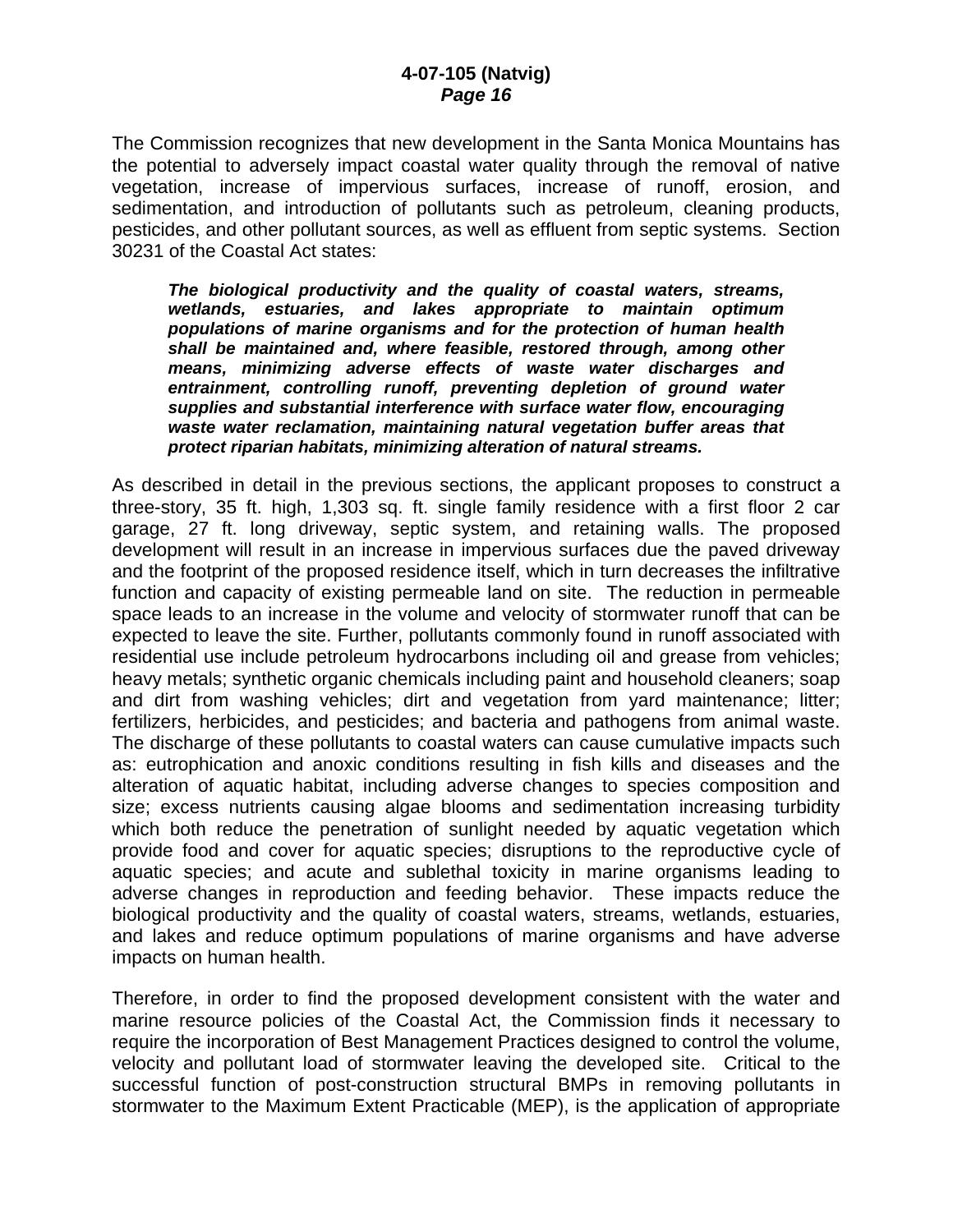#### **4-07-105 (Natvig)**  *Page 17*

design standards for sizing BMPs. The majority of runoff is generated from small storms. Additionally, storm water runoff typically conveys a disproportionate amount of pollutants in the initial period that runoff is generated during a storm event. Designing BMPs for the small, more frequent storms, rather than for the large infrequent storms, results in improved BMP performance at lower cost.

The Commission finds that sizing post-construction structural BMPs to accommodate (infiltrate, filter or treat) the runoff from the 85th percentile storm runoff event, in this case, is equivalent to sizing BMPs based on the point of diminishing returns (i.e. the BMP capacity beyond which, insignificant increases in pollutants removal (and hence water quality protection) will occur, relative to the additional costs. Therefore, the Commission requires the selected post-construction structural BMPs be sized based on design criteria specified in **Special Condition Four (4)**, and finds this will ensure the proposed development will be designed to minimize adverse impacts to coastal resources, in a manner consistent with the water and marine policies of the Coastal Act.

Finally, the proposed development includes the installation of an on-site septic system to serve the residence. The applicants' geologic consultants performed percolation tests and evaluated the proposed septic system. The report concludes that the site is suitable for the septic system and there would be no adverse impact to the site or surrounding areas from the use of a septic system. Finally, the County of Los Angeles Environmental Health Department has given in-concept approval of the proposed septic system, determining that the system meets the requirements of the plumbing code. The Commission has found that conformance with the provisions of the plumbing code is protective of resources.

The project, as conditioned, will maintain the biological productivity and quality of coastal waters by minimizing adverse effects of waste water, controlling runoff, and minimizing erosion. Therefore, the Commission finds that, as conditioned, the project is consistent with Section 30231 of the Coastal Act.

### **D. Visual Resources**

Section 30251 of the Coastal Act states:

*The scenic and visual qualities of coastal areas shall be considered and protected as a resource of public importance. Permitted development shall be sited and designed to protect views to and along the ocean and scenic coastal areas, to minimize the alteration of natural land forms, to be visually compatible with the character of surrounding areas, and, where feasible, to restore and enhance visual quality in visually degraded areas. New development in highly scenic areas such as those designated in the California Coastline reservation and Recreation Plan prepared by the Department of Parks and Recreation and by local government shall be subordinate to the character of its setting.*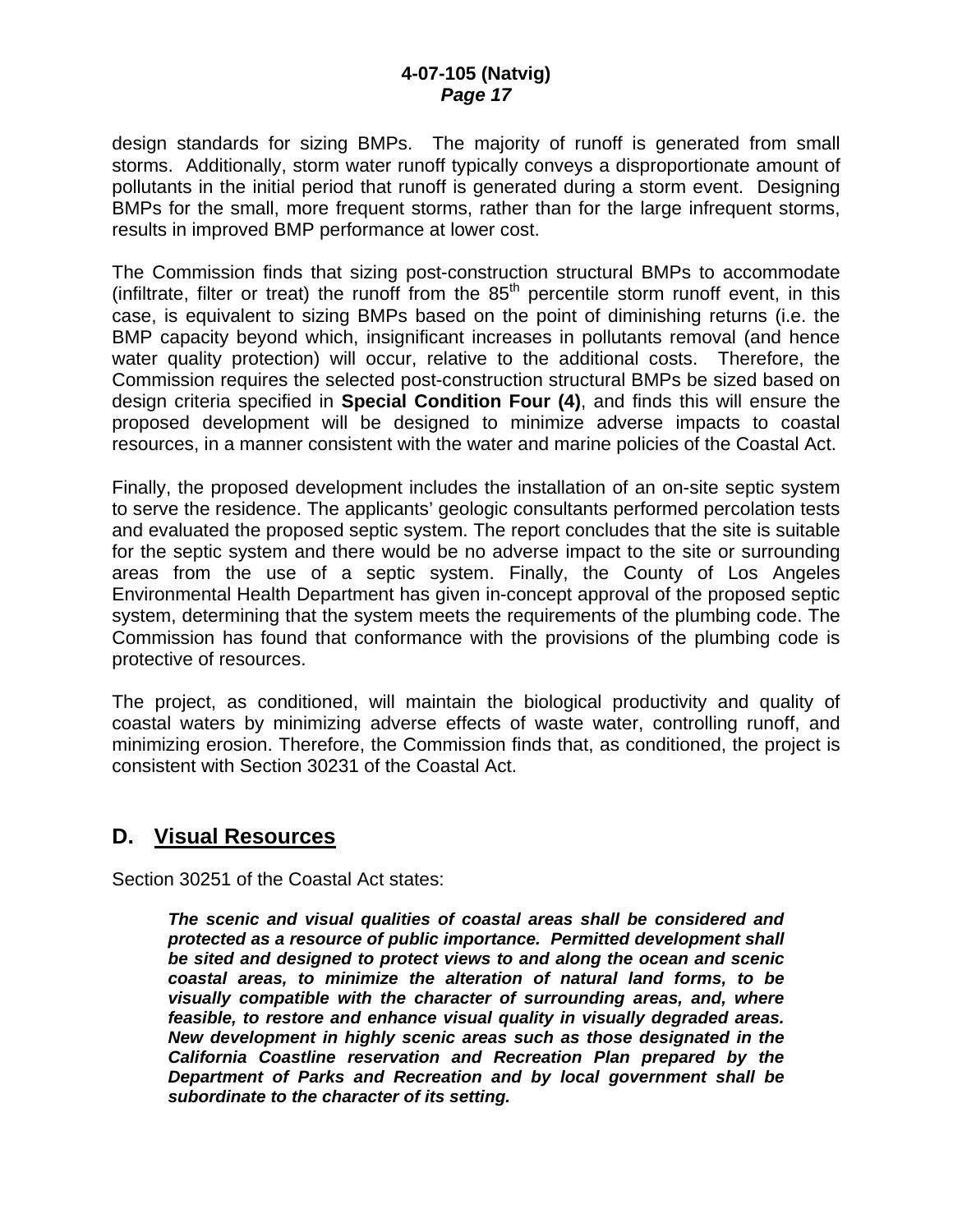In addition, the Malibu/Santa Monica Mountains LUP provides policy guidance regarding the protection of visual resources. The Coastal Commission, as guidance in the review of development proposals in the Santa Monica Mountains, has applied these policies.

- *P91 All new development shall be designed to minimize impacts and alterations of physical features, such as ravines and hillsides, and processes of the site (i.e., geological, soils, hydrological, water percolation and runoff) to the maximum extent feasible.*
- *P125 New development shall be sited and designed to protect public views from LCP- designated highways to and along the shoreline and to scenic coastal areas, including public parklands. Where physically and economically feasible, development on a sloped terrain should be set below road grade.*
- *P129 Structures should be designed and located so as to create an attractive appearance and harmonious relationship with the surrounding environment.*
- *P130 In highly scenic areas and along scenic highways, new development (including buildings, fences, paved areas, signs, and landscaping) shall:* 
	- *Be sited and designed to protect views to and along the ocean and to and along other scenic features, as defined and identified in the Malibu LUP.*
	- *Minimize the alteration of natural landforms*
	- *Be landscaped to conceal raw cut slopes*
	- *Be visually compatible with and subordinate to the character of its setting.*
	- *Be sited so as to not significantly intrude into the skyline as seen from public viewing places.*
- *P131 Where feasible, prohibit placement of structures that will break the ridgeline views, as seen from public places*
- *P134 Structures shall be sited to conform to the natural topography, as feasible. Massive grading and reconfiguration of the site shall be discouraged.*
- *P142 New development along scenic roadways shall be set below the road grade on the down hill side wherever feasible, to protect designated scenic canyon and ocean views.*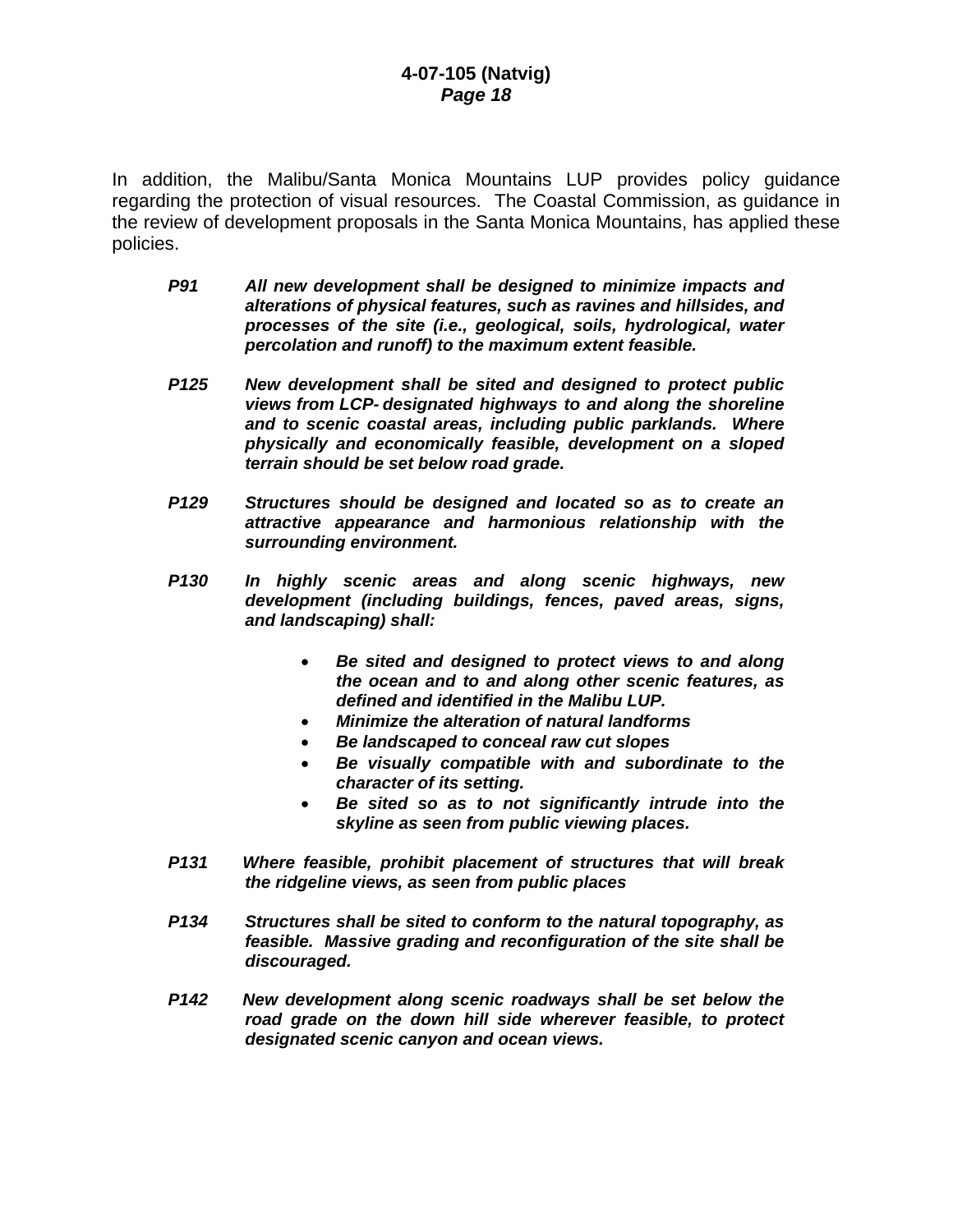#### **4-07-105 (Natvig)**  *Page 19*

Section 30251 of the Coastal Act requires scenic and visual qualities to be considered and preserved. Section 30251 also requires that development be sited and designed to protect views of scenic areas, minimize alteration of landforms, and be visually compatible with the surrounding area. The Commission is required to review the publicly accessible locations where the proposed development is visible to assess potential visual impacts to the public.

Scenic elements surrounding the Topanga Oaks small lot subdivision include hillsides of oak woodland and dense brush. The proposed project is a 1,303 sq. ft. single family residence with a first floor 2 car garage, and 810 cubic yards of grading for the driveway and house. The proposed single-family residence will be sited under a canopy of oak trees and stepped into the hillside. The proposed residence will not block views of the ocean or mountains and is located in a substantially built out small lot subdivision. The residence will be visible from Topanga Canyon Boulevard but it will be located in the small lot subdivision adjacent to other single family residences of similar size and character. The Commission finds, therefore, that the project has been sited and designed to minimize landform alteration or other impacts to visual resources to the extent feasible.

The visual impact of the proposed structure can be minimized by requiring the structure to be finished in a color consistent with the surrounding natural landscape and, further, by requiring that windows on the proposed residence be made of non-reflective glass. To ensure visual impacts associated with the colors of the structure and the potential glare of the window glass are minimized, the Commission requires the applicant to use colors compatible with the surrounding environment and non-glare glass, as detailed in **Special Condition Seven (7).**

In addition, the Commission has found that night lighting of areas in the Malibu/Santa Monica Mountains area creates a visual impact to nearby scenic roads and trails. In addition, night lighting may alter or disrupt feeding, nesting, and roosting activities of native wildlife species. Therefore, **Special Condition Seven (7)** limits night lighting of the site in general; limits lighting to the developed area of the site; and specifies that lighting be shielded downward. The restriction on night lighting is necessary to protect the nighttime rural character of this portion of the Santa Monica Mountains consistent with the scenic and visual qualities of this coastal area.

Finally, regarding future developments or improvements, certain types of development on the property, normally associated with a single-family residence, which might otherwise be exempt, may have the potential to impact scenic and visual resources in this area. Therefore, it is necessary to ensure that any future development or improvements normally associated with a single-family residence, which might otherwise be exempt, is reviewed by the Commission for compliance with the scenic resource policy, Section 30251 of the Coastal Act. **Special Condition Nine (9)**, the Future Development Restriction, will ensure that the Commission will have the opportunity to review future projects for compliance with the Coastal Act. Further,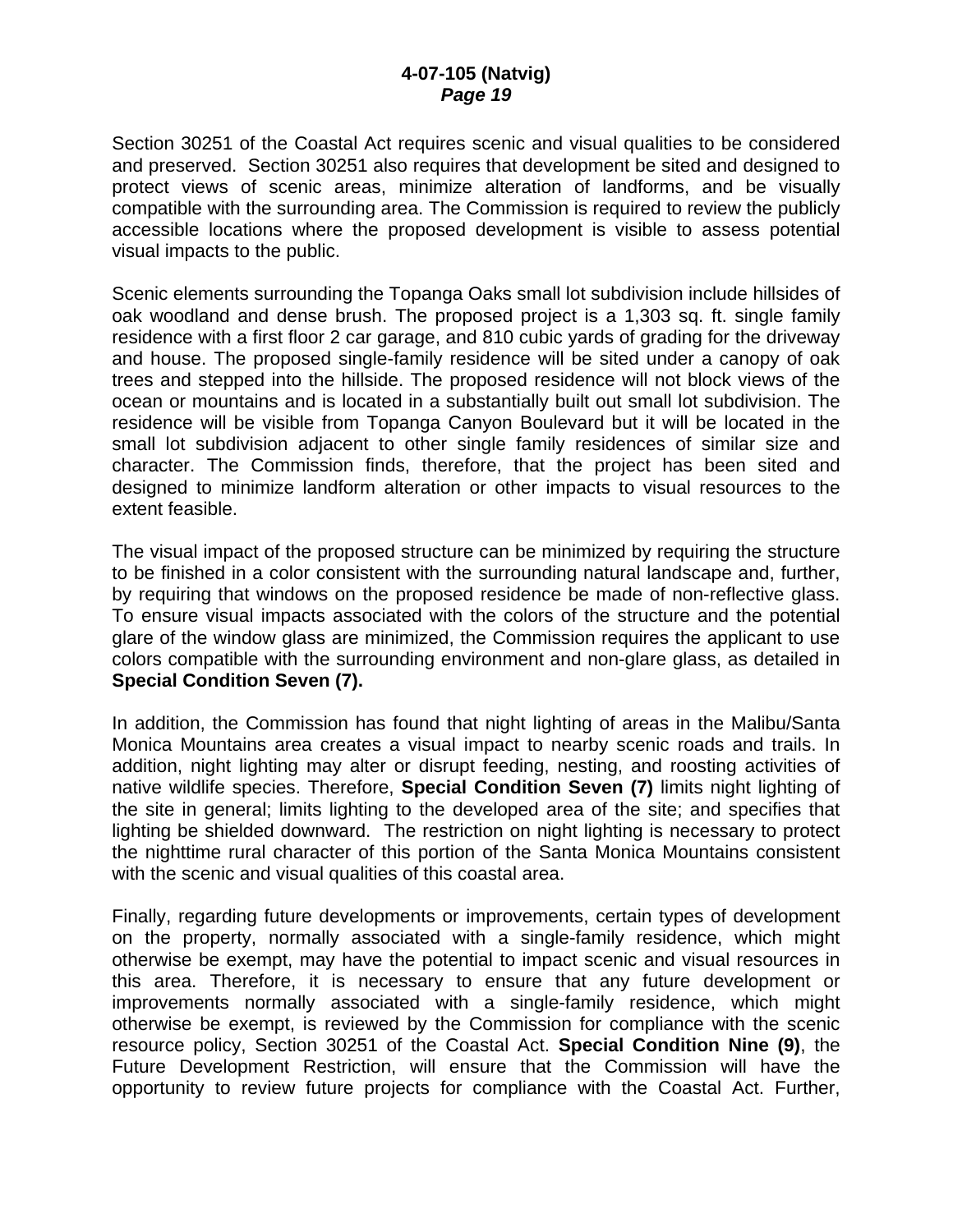**Special Condition Ten (10)** requires the applicant to record a deed restriction that imposes the terms and conditions of this permit as restrictions on use and enjoyment of the subject property and provides any prospective purchaser with recorded notice that the restrictions are imposed on the subject property.

Therefore, the Commission finds that the project, as conditioned, minimizes adverse effects to public views to and along the coast and minimizes the alternation of natural landforms. Therefore, the Commission finds that the proposed project, as conditioned, is consistent with Section 30251 of the Coastal Act.

### **E. Cumulative Impacts**

Sections 30250 and 30252 of the Coastal Act address the cumulative impacts of new developments. Section 30250 (a) of the Coastal Act states:

*New residential, commercial, or industrial development, except as otherwise provided in this division, shall be located within, contiguous with, or in close proximity to, existing developed areas able to accommodate it or, where such areas are not able to accommodate it, in other areas with adequate public services and where it will not have significant adverse effects, either individually or cumulatively, on coastal resources. In addition, land divisions, other than leases for agricultural uses, outside existing developed areas shall be permitted only where 50 percent of the usable parcels in the area have been developed and the created parcels would be no smaller than the average size of surrounding parcels.* 

Section 30252 of the Coastal Act states:

*The location and amount of new development should maintain and enhance public access to the coast by (l) facilitating the provision or extension of transit service, (2) providing commercial facilities within or adjoining residential development or in other areas that will minimize the use of coastal access roads, (3) providing non-automobile circulation within the development, (4) providing adequate parking facilities or providing substitute means of serving the development with public transportation, (5) assuring the potential for public transit for high intensity uses such as high-rise office buildings, and by (6) assuring that the recreational needs of new residents will not overload nearby coastal recreation areas by correlating the amount of development with local park acquisition and development plans with the provision of onsite recreational facilities to serve the new development.* 

Section 30105.5 of the Coastal Act defines the term "cumulatively," as it is used in Section 30250(a), to mean that: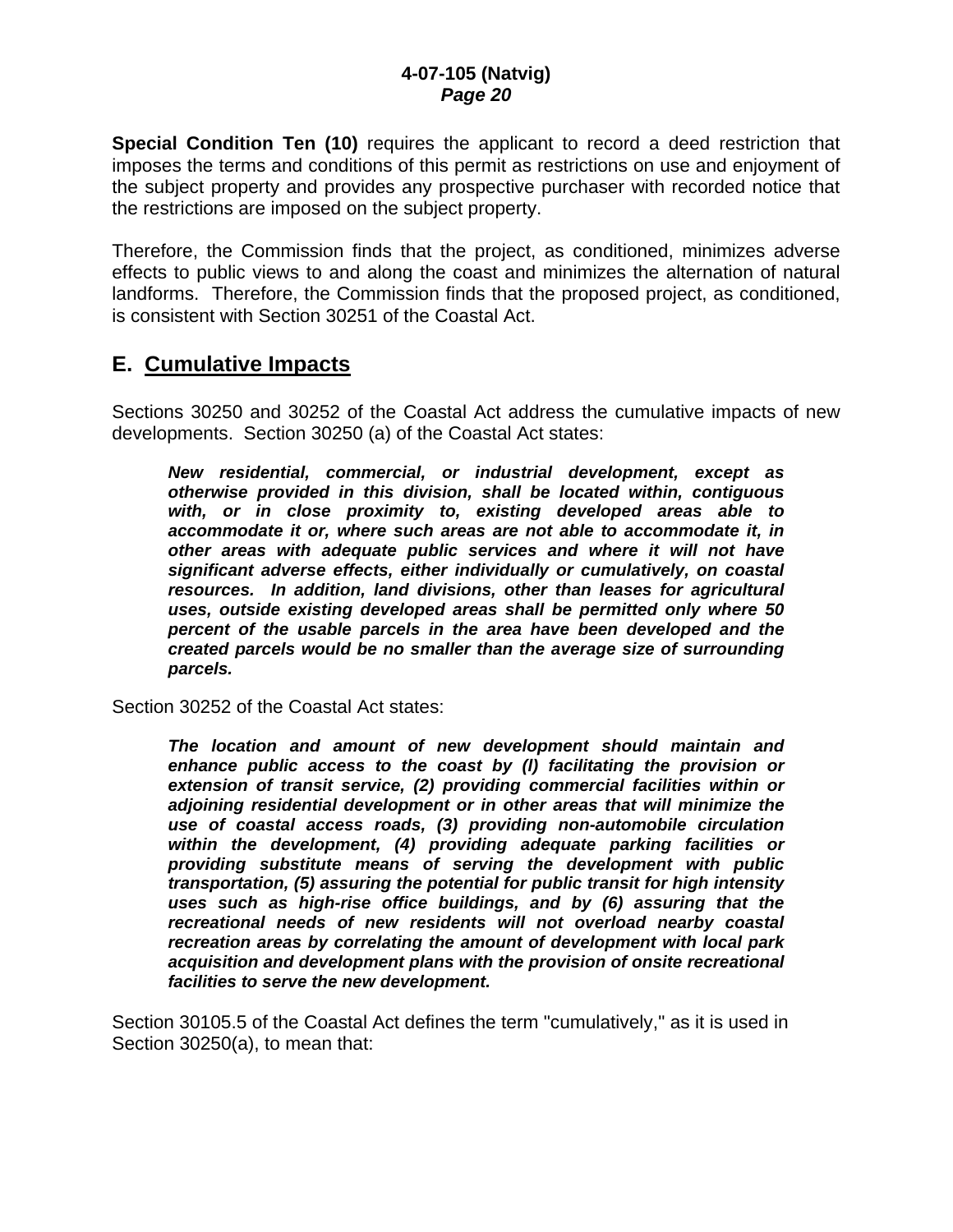#### **4-07-105 (Natvig)**  *Page 21*

#### *the incremental effects of an individual project shall be reviewed in conjunction with the effects of past projects, the effects of other current projects, and the effects of probable future projects.*

The proposed project involves the construction of a new single-family residence, which is "development" as defined under the Coastal Act. Pursuant to Coastal Act Sections 30250 and 30252 cited above, new development raises issues relative to cumulative impacts on coastal resources.

Throughout the Malibu/Santa Monica Mountains Coastal Zone there are a number of areas that were subdivided in the 1920's and 30's into very small "urban" scale lots. These subdivisions, known as "small lot subdivisions" are comprised of parcels of less than one acre but more typically range in size from 4,000 to 5,000 square feet. The total buildout of these dense subdivisions would result in a number of adverse cumulative impacts to coastal resources. Cumulative development constraints common to small lot subdivisions were documented by the Coastal Commission and the Santa Monica Mountains Comprehensive Planning Commission in the January 1979 study entitled: "Cumulative Impacts of Small Lot Subdivision Development in the Santa Monica Mountains Coastal Zone".

The study acknowledged that the existing small lot subdivisions can only accommodate a limited amount of additional new development due to major constraints to buildout of these areas that include: geologic, road access, water quality, disruption of rural community character, creation of unreasonable fire hazards and others. Following an intensive one year planning effort regarding impacts on coastal resources by Coastal Commission staff, including five months of public review and input, new development standards relating to residential development on small lots in hillsides, including the Slope-Intensity/Gross Structural Area Formula (GSA) were incorporated into the Malibu District Interpretive Guidelines in June 1979. A nearly identical Slope Intensity Formula was incorporated into the 1986 certified Malibu/Santa Monica Mountains Land Use Plan under policy 271(b)(2) to reduce the potential effects of buildout as discussed below.

The Commission has found that minimizing the cumulative impacts of new development is especially critical in the Malibu/Santa Monica Mountains area because of the large number of lots that already exist, many in remote, rugged mountain and canyon areas. From a comprehensive planning perspective, the potential development of thousands of existing undeveloped and poorly sited parcels in these mountains creates cumulative impacts on coastal resources and public access over time. Because of this, the demands on road capacity, public services, recreational facilities, and beaches could be expected to grow tremendously.

Policy 271(b)(2) of the Malibu/Santa Monica Mountains LUP, which has been used as guidance by the Commission in past permit actions, requires that new development in small lot subdivisions comply with the Slope Intensity Formula for calculating the allowable Gross Structural Area (GSA) of a residential unit. Past Commission action certifying the LUP indicates that the Commission considers the use of the Slope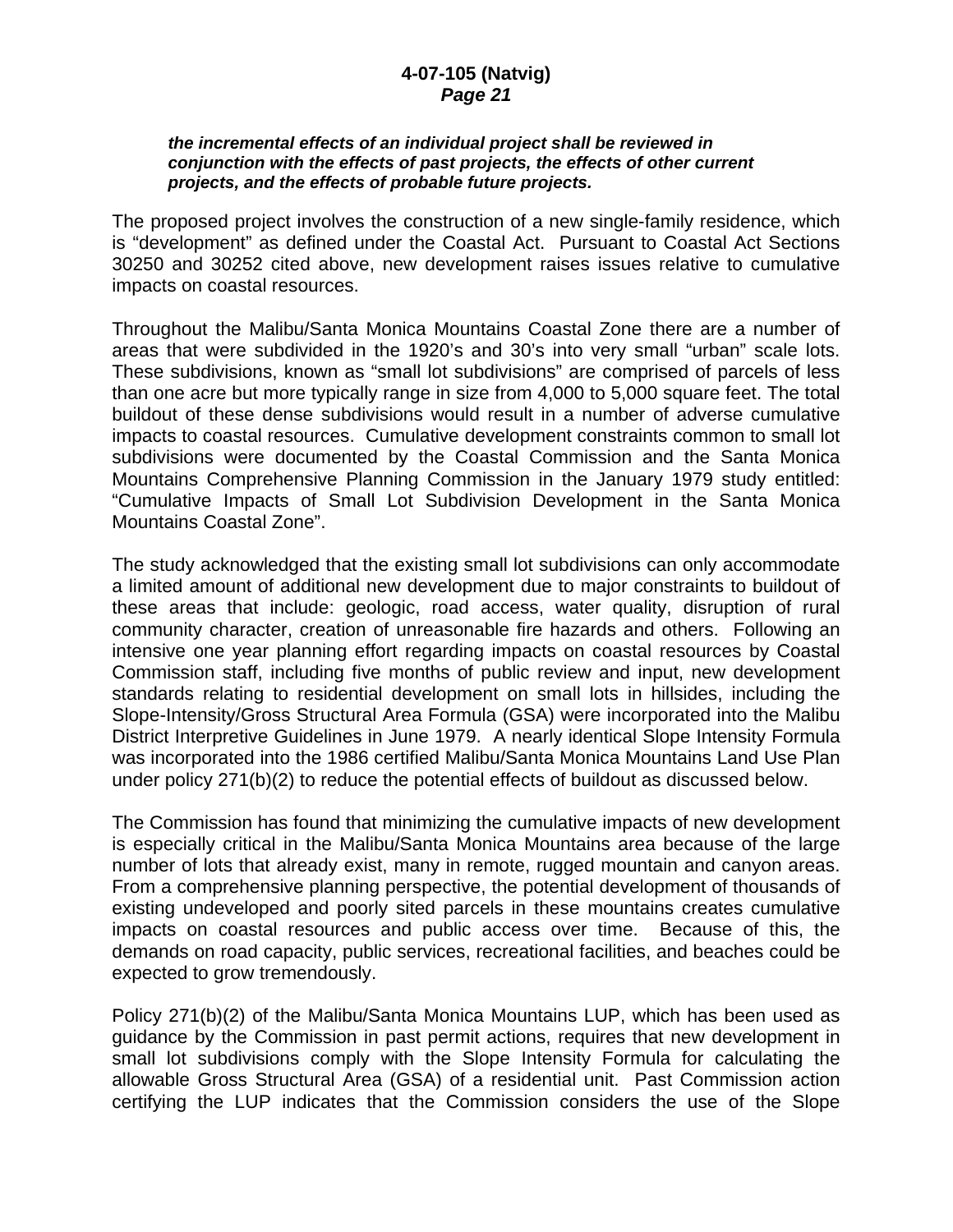Intensity Formula appropriate for determining the maximum level of development that may be permitted in small lot subdivision areas consistent with the policies of the Coastal Act. Additionally, the Commission has, through coastal development permit actions, consistently applied the Slope Intensity Formula to new development in small lot subdivisions. The basic concept of the formula assumes the suitability of development of small hillside lots should be determined by the physical characteristics of the building site, recognizing that development on steep slopes has a high potential for adverse impacts on resources. Following is the formula and description of each factor used in its calculation:

### *Slope Intensity Formula:*

**GSA = (A/5)** × **((50-S)/35) + 500** 

- GSA = the allowable gross structural area of the permitted development in square feet. The GSA includes all substantially enclosed residential and storage areas, but does not include garages or carports designed for storage of autos.
- A = the area of the building site in square feet. The building site is defined by the applicant and may consist of all or a designated portion of the one or more lots comprising the project location. All permitted structures must be located within the designated building site.
- $S =$  the average slope of the building site in percent as calculated by the formula:
- $S = \qquad \qquad I \times I/A \times 100$
- I = contour interval in feet, at not greater than 25-foot intervals, resulting in at least 5 contour lines
- $L =$  total accumulated length of all contours of interval "I" in feet
- $A =$  the area being considered in square feet

In addition, pursuant to Policy 271 of the Malibu/Santa Monica Mountains LUP, the maximum allowable gross structural area (GSA) as calculated above, may be increased as follows:

> (1) Add 500 square feet for each lot which is contiguous to the designated building site provided that such lot(s) is (are) combined with the building site and all potential for residential development on such lot(s) is permanently extinguished.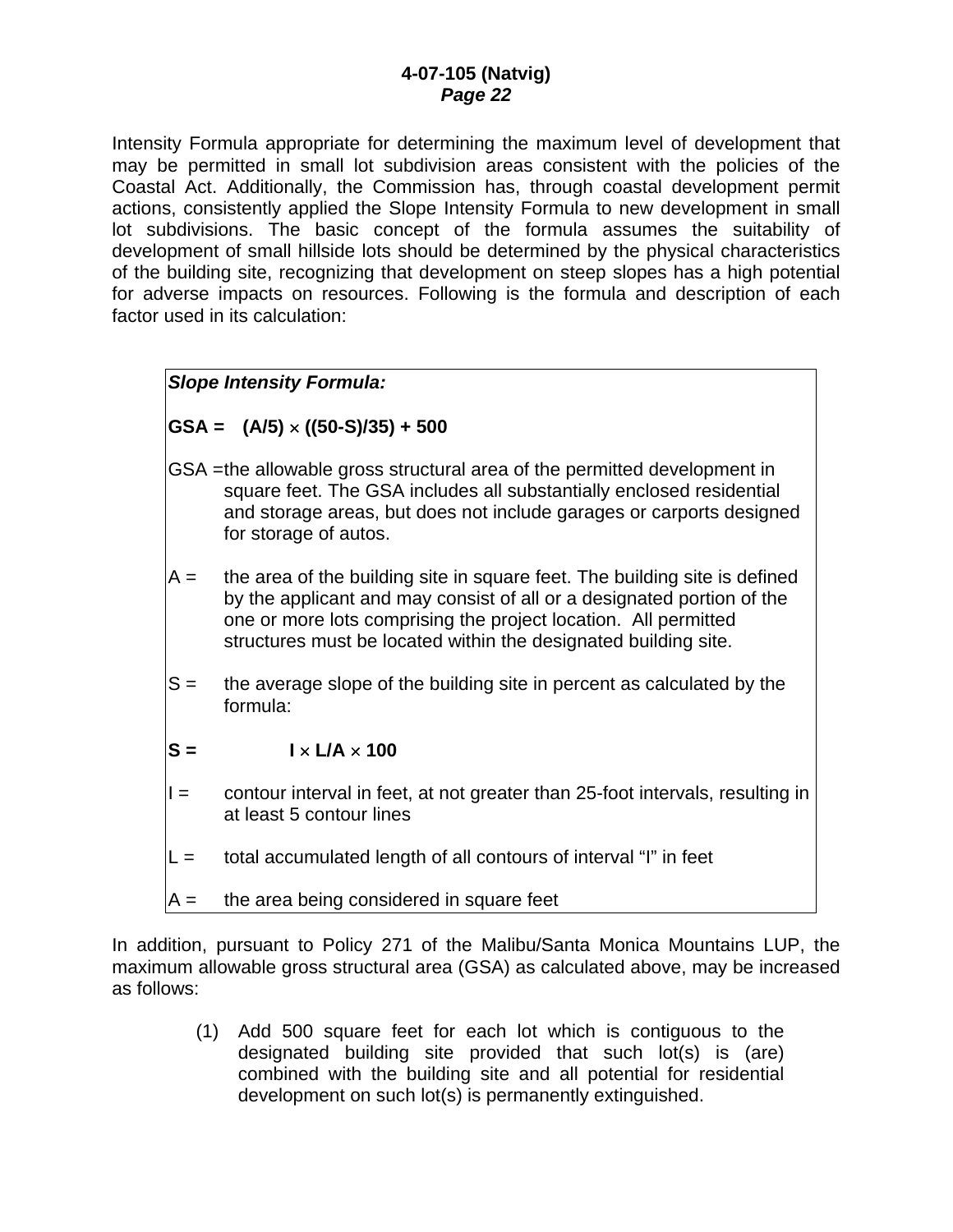(2) Add 300 square feet for each lot in the vicinity of (e.g. in the same small lot subdivision) but not contiguous with the designated building site provided that such lot(s) is (are) combined with other developed or developable building sites, or dedicated in fee title to a public agency, and all potential for residential development on such lot(s) is permanently extinguished.

The proposed project is located in the Topanga Oaks small lot subdivision and involves the construction of a three-story, 35 ft. high, 1,303 sq. ft. single family residence with a first floor 2 car garage, 27 ft. long driveway, septic system, retaining walls, and 810 cu. yds of grading (cut), and encroachment into the protected zones of seven mature Coast Live Oak (*Quercus agrifolia*) trees. (**Exhibits 2-7**). In addition, in order to meet the above referenced GSA requirements, the applicant proposes to construct the residence across two lots (APNs 4441-025-003 and 4441-025-004). The assessor's parcel map currently refers to these two lots (APNs 4441-025-003 and 4441-025-004) as one lot (APN 4441-025-011). The applicant submitted a copy of a covenant and agreement to hold both parcels as one lot that was recorded in Los Angeles County on November 29, 1988. However, such agreements are only between the County and the landowner and could be revoked in the future if both parties agree. As explained below, **Special Condition Eight (8)**, lot combination, will assure that these two parcels remain combined in perpetuity.

The applicant submitted a GSA calculation of 1,007 square feet, based on the area and slope of the project site, assuming the two existing lots are combined into one project site. This calculation is shown on the site plans. Staff has confirmed that this GSA is accurate. Therefore, the proposed 1,303 sq. ft. single family residence will be consistent with the GSA requirements for the subject site provided that the two separate subject parcels are combined into a single lot and provided that the applicant provides evidence that development rights have been extinguished on another lot in the same small lot subdivision or watershed required by **Special Condition Twelve (12)** or provides revised plans required by **Special Condition Thirteen (13)**, further explained below.

As previously stated, the purpose of the GSA requirements is to reduce the impacts of development within small lot subdivisions and to maintain the rural character of these "rural villages". When a lot is retired within the same small lot subdivision, there is a reduced potential buildout and thus there is a reduction in the development pressures related to water usage, septic capacity, traffic, geologic hazards, and habitat loss. In addition, some additions and improvements to residences on small steep lots within these small lot subdivisions have been found to adversely impact the area. Many of the lots in these areas are so steep or narrow that they cannot support a large residence without increasing or exacerbating the geologic hazards on and/or off site. Additional buildout of small lot subdivisions affects water usage and has the potential to impact water quality of coastal streams in the area. Other impacts to these areas from the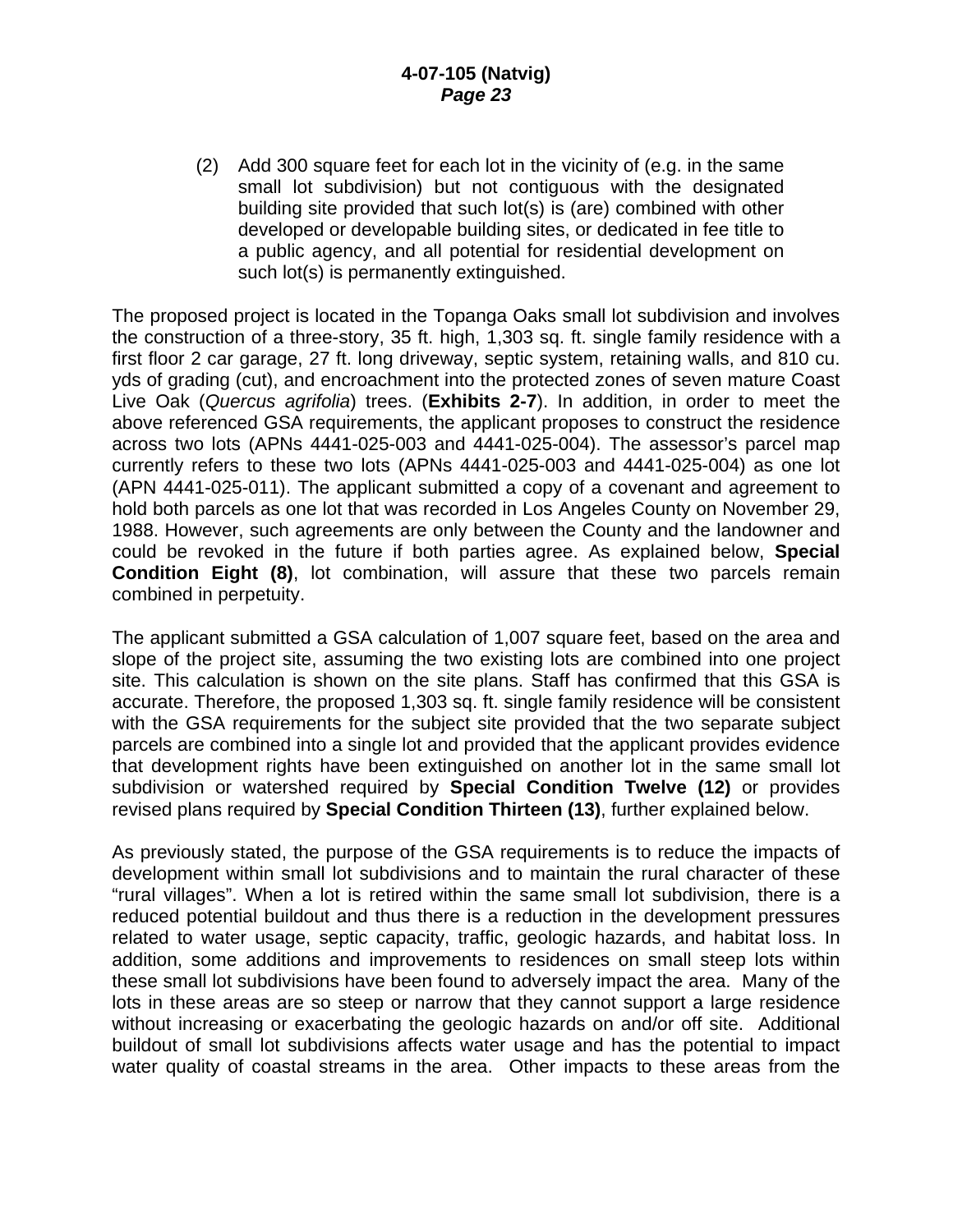buildout of small lot subdivisions include increases in traffic along mountain road corridors and greater fire hazards.

For all these reasons, and as this lot is within a small lot subdivision, further structures, additions or improvements on the subject property, including the conversion of all or a portion of the garage to habitable space, could cause adverse cumulative impacts on the limited resources of the subdivision. The Commission, therefore, finds it necessary for the applicant to record a future development deed restriction on the subject property, as noted in **Special Condition Nine (9)**, which would require that any future structures, additions or improvements to the property, beyond those approved in this permit, be reviewed by the Commission to ensure compliance with the policies of the Coastal Act regarding cumulative impacts and geologic hazards. At that time, the Commission can ensure that the new project complies with the guidance of the GSA formula and is consistent with the policies of the Coastal Act.

In addition, the Commission notes that the proposed 1,303 sq. ft. residence is proposed to be built across two separate lots (APNs 4441-025-003 and 4441-025-004), although the assessor's map refers to this property as currently one parcel (APN 4441-025-011) for tax purposes, and that the maximum allowable gross structural area of 1,007 sq. ft. was calculated considering the total area of two adjacent lots owned by the applicant. The applicant is proposing to add 300 additional square feet and extinguish development rights on another parcel in the same small lot subdivision or watershed. The Commission has long required that lots in small lot subdivisions, aggregated for purposes of the GSA formula, as noted above, be tied together and treated as a single parcel. Such a combination was required in earlier permit decisions authorizing development of a residence on two or more lots in a small lot subdivision [CDP No. 4- 07-037 (Snyder), CDP No. 4-06-131 (Martin), CDP No. 4-05-167 (Gepner), CDP No. 4- 03-059 (Abshier & Nguyen), CDP No. 4-02-247 (McCain), CDP No. 4-00-092 (Worrel), 4-00-252 (Arrand), 4-00-263 (Bolander)]. Although the applicant has recorded an agreement with Los Angeles County to hold this property as one parcel, such agreements are only between the County and the landowner and could be revoked in the future if both parties agree. Therefore, to ensure that each of the lots are permanently combined as required in conjunction with the use of the GSA formula, **Special Condition Eight (8)** is necessary to ensure that the two subject lots are combined and held as such in the future. The applicant is also proposing to extinguish development rights on another non-adjacent parcel to obtain an additional 300 sq. ft. of development area to add to the 1,007 sq. ft. GSA in order to construct the proposed 1,303 sq. foot residence. Therefore, **Special Condition Twelve (12)** requires that, prior to development, the applicant shall submit evidence that all potential for future development has been permanently extinguished on any lot within the Topanga Oaks small lot subdivision, or elsewhere within the Topanga Canyon watershed and provide evidence that such lot is legally merged with an adjacent developed or developable parcel(s) or dedicated in fee title to a public agency. Alternatively, should the applicant choose not to submit the evidence of lot extinguishment required by this Special Condition, the applicant must submit revised plans demonstrating that the maximum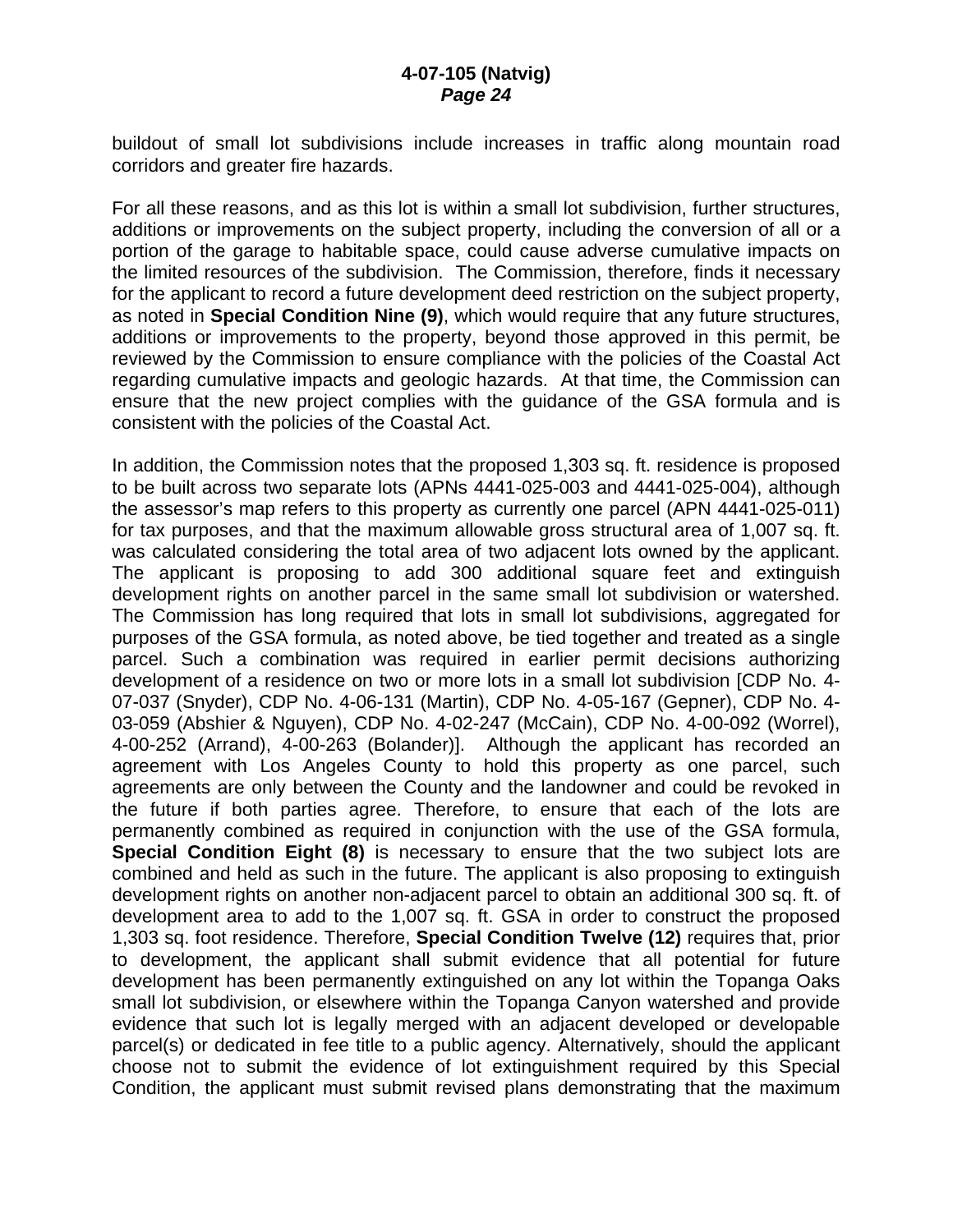gross structural area for the residence is no more than 1,007 sq. ft., consistent with **Special Condition No. 13, Revised Plans.**

Finally, **Special Condition Ten (10)** requires the applicant to record a deed restriction that imposes the terms and conditions of this permit as restrictions on use and enjoyment of the property and provides any prospective purchaser of the site with recorded notice that the restrictions are imposed on the subject property.

The Commission therefore finds that the proposed project, only as conditioned, is consistent with Sections 30250(a) and 30252 of the Coastal Act.

### **F. Environmentally Sensitive Resources**

Section 30231 of the Coastal Act states:

*The biological productivity and the quality of coastal waters, streams, wetlands, estuaries, and lakes appropriate to maintain optimum populations of marine organisms and for the protection of human health shall be maintained and, where feasible, restored through, among other means, minimizing adverse effects of waste water discharges and entrainment, controlling runoff, preventing depletion of ground water supplies and substantial interference with surface water flow, encouraging waste water reclamation, maintaining natural vegetation buffer areas that protect riparian habitats, minimizing alteration of natural streams.* 

Section 30240 of the Coastal Act states:

*(a) Environmentally sensitive habitat areas shall be protected against any significant disruption of habitat values, and only uses dependent on those resources shall be allowed within those areas.* 

*(b) Development in areas adjacent to environmentally sensitive habitat areas and parks and recreation areas shall be sited and designed to prevent impacts which would significantly degrade those areas, and shall be compatible with the continuance of those habitat and recreation areas.* 

Section 30250 of the Coastal Act states, in relevant part:

*New residential, commercial, or industrial development, except as otherwise provided in this division, shall be located within, contiguous with, or in close proximity to, existing developed areas able to accommodate it or, where such areas are not able to accommodate it, in other areas with adequate public services and where it will not*  have significant adverse effects, either individually or cumulatively, on coastal *resources.* 

Section 30251 of the Coastal Act states: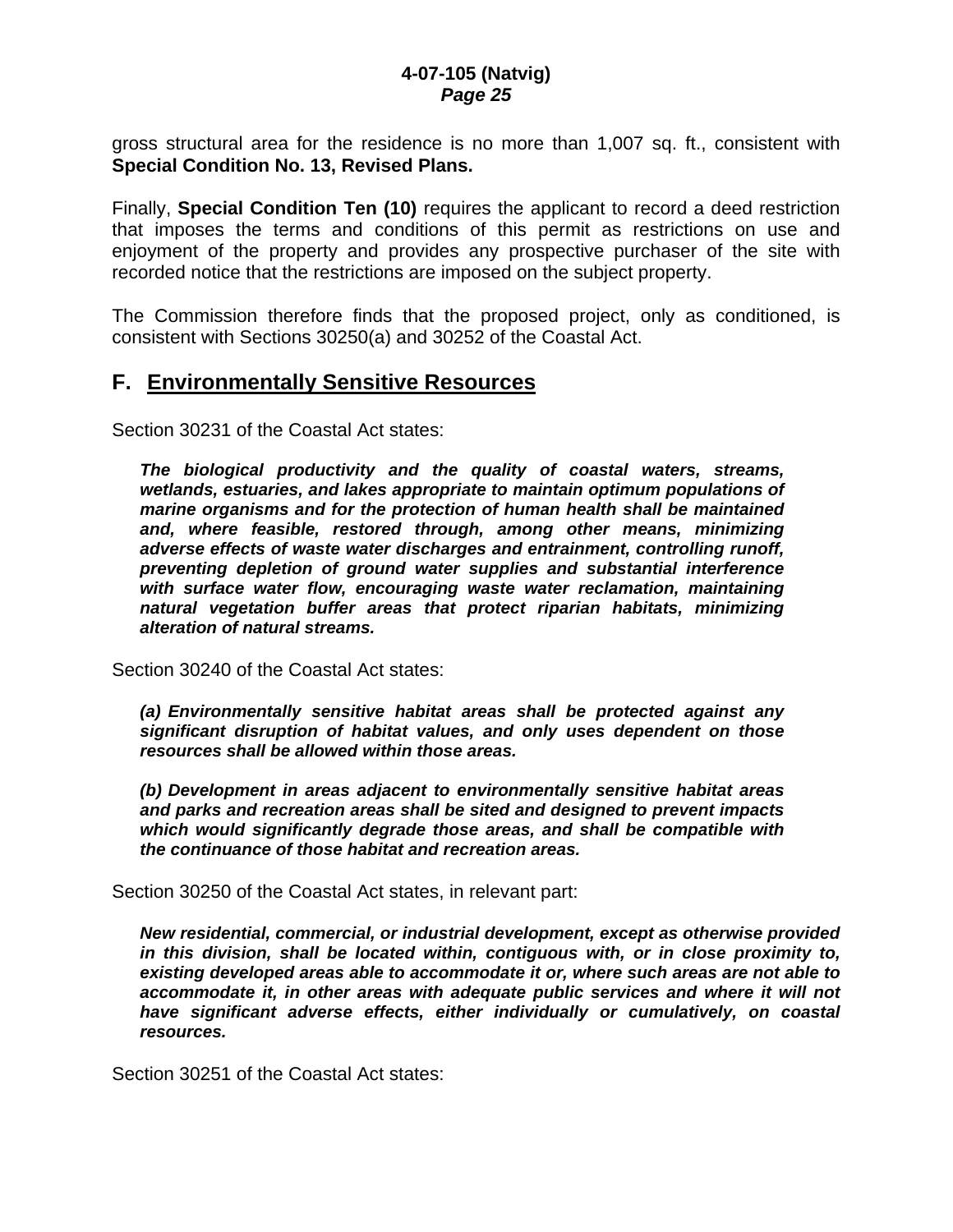*The scenic and visual qualities of coastal areas shall be considered and protected as a resource of public importance. Permitted development shall be sited and designed to protect views to and along the ocean and scenic coastal areas, to minimize the alteration of natural land forms, to be visually compatible with the character of surrounding areas, and, where feasible, to restore and enhance visual quality in visually degraded areas. New development in highly scenic areas such as those designated in the California Coastline reservation and Recreation Plan prepared by the Department of Parks and Recreation and by local government shall be subordinate to the character of its setting.*

As noted above, twelve Coast Live Oak (*Quercus agrifolia*) trees are located on the subject property. The applicant has submitted an oak tree report and update ("Oak Tree Report," dated February 18, 2004 and an update letter to the Coastal Commission, dated October 30, 2007, prepared by Bruce Malinowski) that address the oak trees on the subject site. The reports identifiy one oak tree (Tree #1) , which has its trunk located within several feet of Topanga Canyon Boulevard, that will have its root zone impacted by proposed development of the driveway retaining wall. Additionally, the siting of the septic system does not conform to oak tree setbacks for Oak Tree #8 north of the driveway, which may cause adverse impacts to the root system. The report also identifies five other oak trees that would be encroached upon by the development of the residence.

The subject site is located within the Topanga Oaks Small Lot Subdivision, which contains significant areas of oak woodland that have been subject to varying degrees of disturbance from residential development. The subject site is itself disturbed and while there are oak trees present, understory plant species are lacking and therefore the site is not considered to be an environmentally sensitive habitat area (ESHA). However, the site does contain twelve mature oak trees that may be remnants of a larger woodland. Through past permit actions on residential development in the Santa Monica Mountains the Commission and has found that native oak trees are an important coastal resource. As required by Section 30250 of the Coastal Act, the proposed new development can be approved only where it will not have impacts on coastal resources. Additionally, oak trees are an important component of the visual character of the area and must be protected in order to ensure that the proposed development is visually compatible with this character, as required by Section 30251 of the Coastal Act. Native trees prevent the erosion of hillsides and stream banks, moderate water temperatures in streams through shading, provide food and habitat, including nesting, roosting, and burrowing to a wide variety of wildlife. Areas near the subject site are considered to be ESHA as they contain large tracts of contiguous, relatively undisturbed oak woodland and chaparral habitat. Furthermore, individual oak trees such as those on the subject site do provide habitat for a wide variety of wildlife species and are considered to be an important part of the character and scenic quality of the area.

Oak trees are a part of the California native plant community and need special attention to maintain and protect their health. Oak trees in residentially landscaped areas often suffer decline and early death due to conditions that are preventable. Damage can often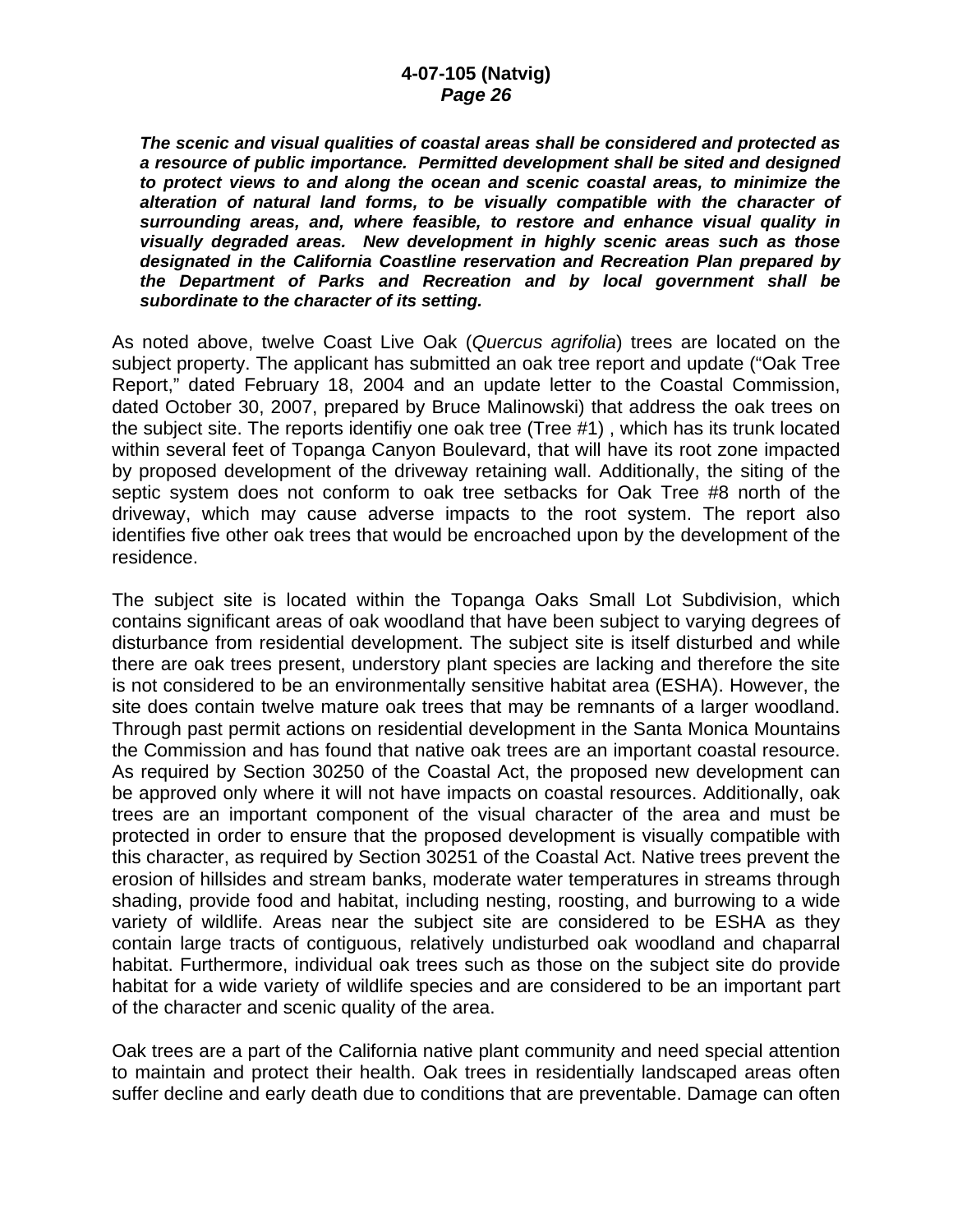take years to become evident and by the time the tree shows obvious signs of disease it is usually too late to restore the health of the tree. Oak trees provide important habitat and shading for other animal species, such as deer and bees. Oak trees are very long lived, some up to 250 years old, relatively slow growing becoming large trees between 30 to 70 feet high, and are sensitive to surrounding land uses, grading or excavation at or near the roots and irrigation of the root area particularly during the summer dormancy. Improper watering, especially during the hot summer months when the tree is dormant and disturbance to root areas are the most common causes of tree loss.

The article entitled "Oak Trees: Care and Maintenance" prepared by the Forestry Department of the County of Los Angeles states:

*Oaks are easily damaged and very sensitive to disturbances that occur to the tree or in the surrounding environment. The root system is extensive but surprisingly shallow, radiating out as much as 50 feet beyond the spread of the tree leaves, or canopy. The ground area at the outside edge of the canopy, referred to as the dripline, is especially important: the tree obtains most of its surface water and nutrients here, as well as conducts an important exchange of air and other gases.* 

This publication goes on to state:

*Any change in the level of soil around an oak tree can have a negative impact. The most critical area lies within 6' to 10' of the trunk: no soil should be added or scraped away. . . . Construction activities outside the protected zone can have damaging impacts on existing trees. . . . Digging of trenches in the root zone should be avoided. Roots may be cut or severely damaged, and the tree can be killed. . . . Any roots exposed during this work should be covered with wet burlap and kept moist until the soil can be replaced. The roots depend on an important exchange of both water and air through the soil within the protected zone. Any kind of activity which compacts the soil in this area blocks this exchange and can have serious long term negative effects on the trees. If paving material must be used, some recommended surfaces include brick paving with sand joints, or ground coverings such as wood chips . . .* 

In past permit actions, the Commission has required that the removal of native trees, particularly oak trees, or encroachment of structures into the root zone be avoided unless there is no feasible alternative for the siting of development. The applicant has explored other alternative designs to reduce impacts to oak trees, but due to the large number of oak trees interspersed throughout the small lot, the applicant was not able to design the home to avoid encroachment into the protected zones of seven oak trees. However, the applicant has proposed a patio on the north side of the residence and decks on the south side of the residence that will encroach into the protected zones of oak trees which can be removed. Therefore, **Special Condition Thirteen (13)** requires revised plans to eliminate the patio and decks to further reduce encroachment into the protected zones of the oak trees, particularly Oak Trees #1, #3, #5, and #7. Further,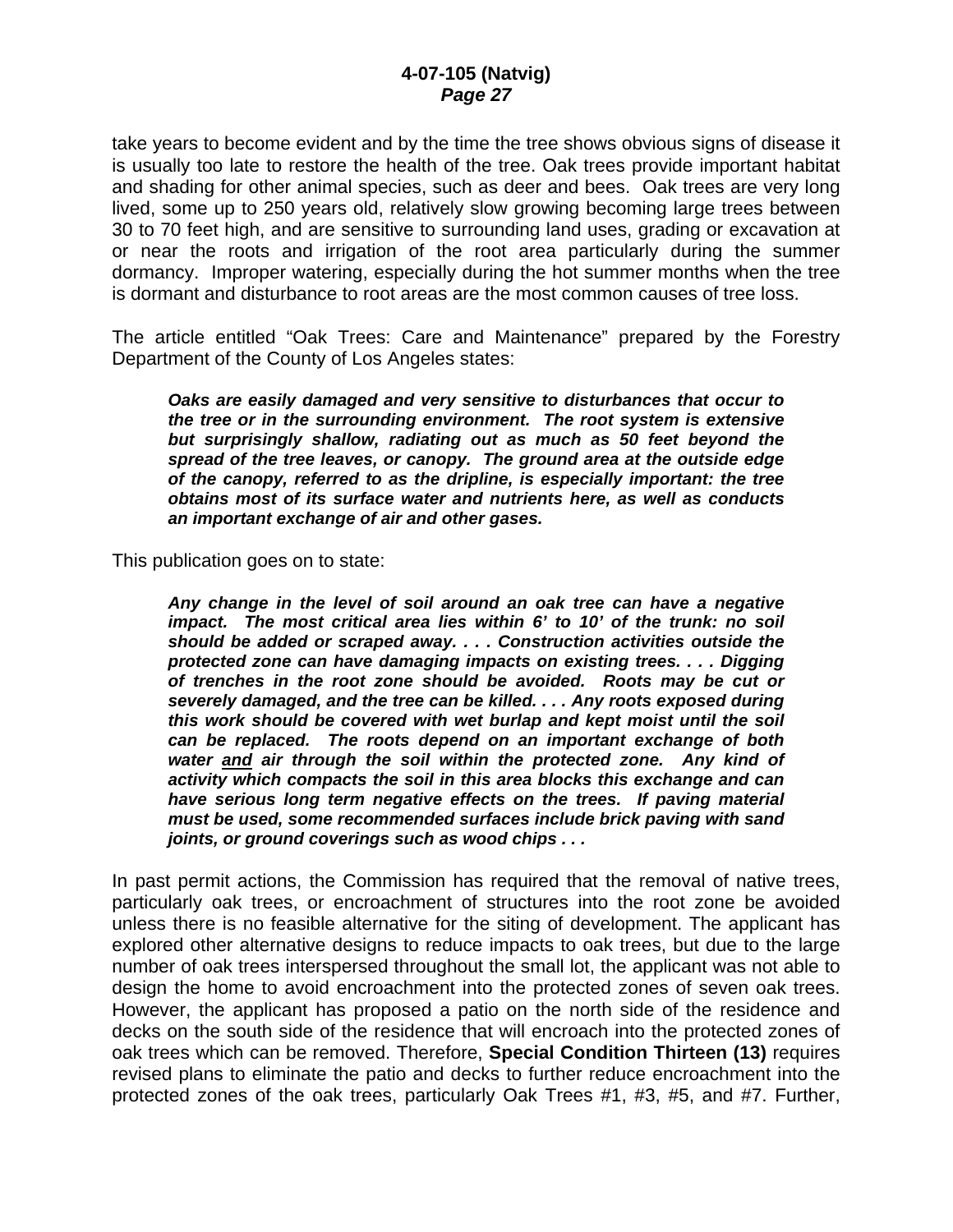installation of the driveway retaining will require excavation within the protected zone of Oak Tree #1, which may require mitigation, as explained below.

Further, **Special Condition Eleven (11)** provides for oak tree protection, monitoring, and mitigation. To ensure that all oak trees located on the subject parcel and along the proposed access driveway are protected during construction activities, **Special Condition Eleven (11)** requires temporary protective barrier fencing shall be installed around the protected zones (5 feet beyond dripline or 15 feet from the trunk, whichever is greater) of all oak trees and retained during all construction operations. If required construction operations cannot feasibly be carried out in any location with the protective barrier fencing in place, then temporary flagging must be installed on all oak trees to ensure protection during construction. Additionally, **Special Condition Eleven (11)** requires that a biological consultant, arborist, or other resource specialist shall be present on-site during all construction operations on site and shall be directed to immediately notify the Executive Director if unpermitted activities occur or if any oak trees are damaged, removed, or impacted beyond the scope of the work allowed by Coastal Development Permit 4-07-105. This monitor will have the authority to require the applicant to cease work should any breach in permit compliance occur, or if any unforeseen sensitive habitat issues arise.

Additionally, if any of the oak trees are damaged or removed as a result of construction activities, **Special Condition Eleven (11)** requires at least ten replacement plants to be planted on the project site or another location, approved by the Executive Director, as mitigation. In that case, the applicant shall submit, for the review and approval of the Executive Director, a supplemental oak tree replacement planting program, prepared by a qualified biologist, arborist, or other qualified resource specialist, which specifies replacement tree locations, planting specifications, and a monitoring program to ensure that the replacement planting program is successful. An annual monitoring report on the supplemental oak tree replacement area shall be submitted for the review and approval of the Executive Director for each of the 10 years. Further, **Special Condition Eleven (11)** requires the planting of ten oak trees as mitigation for Oak Tree #8 north of the proposed driveway because the siting of the septic system does not conform to oak tree setbacks. Thus, given the steep slopes and dense coverage of the lot with oak trees, and implementation of the special conditions herein, there are no other alternatives that can be employed to avoid or reduce impacts to oak trees.

The Commission therefore finds that the proposed project, as conditioned, is consistent with Sections 30231, 30240, and 30250 of the Coastal Act regarding protection of oak trees.

# **G. Local Coastal Program**

Section 30604 of the Coastal Act states: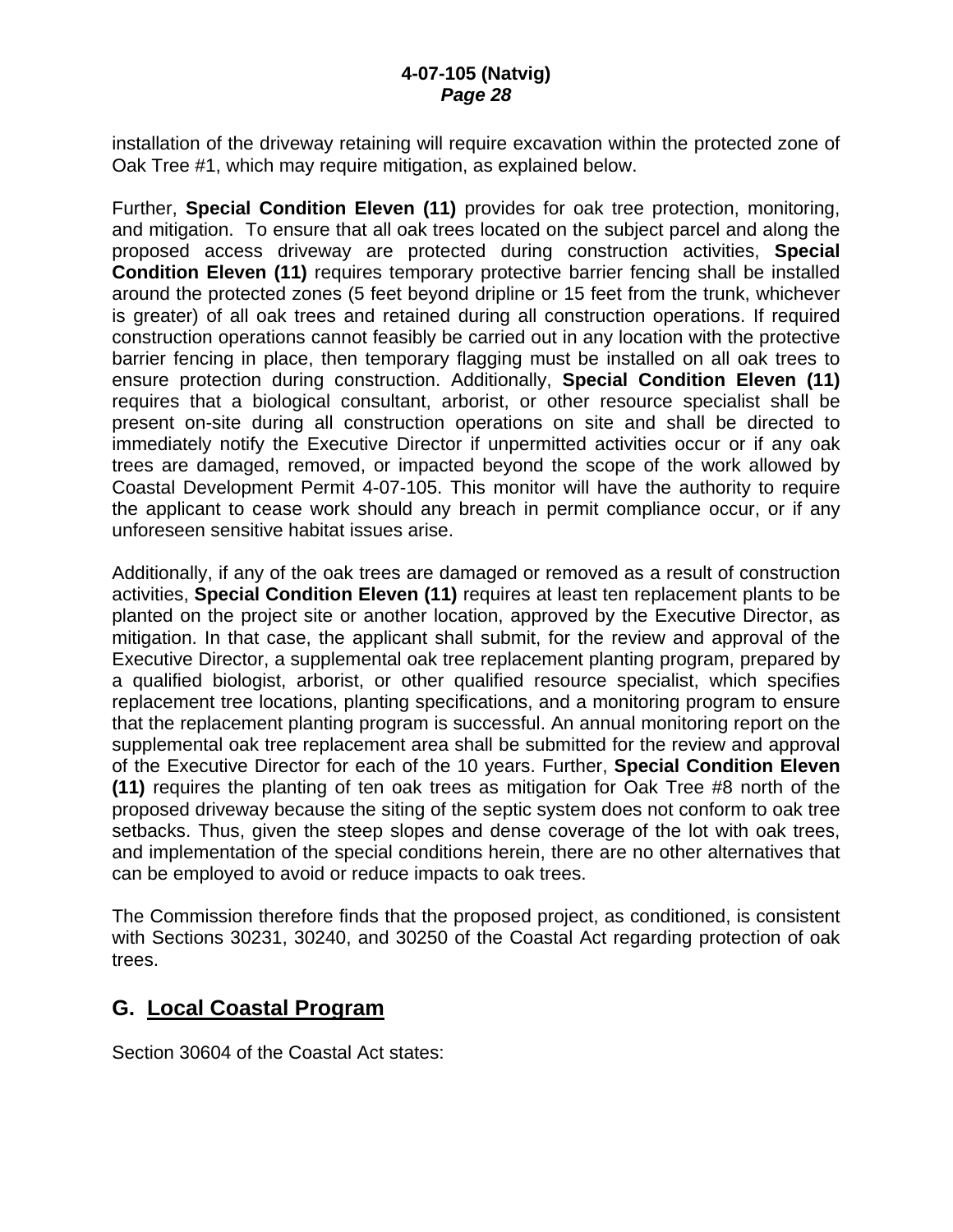*a) Prior to certification of the local coastal program, a coastal development permit shall be issued if the issuing agency, or the commission on appeal, finds that the proposed development is in conformity with the provisions of Chapter 3 (commencing with Section 30200) of this division and that the permitted development will not prejudice the ability of the local government to prepare a local program that is in conformity with the provisions of Chapter 3 (commencing with Section 30200).* 

Section 30604(a) of the Coastal Act provides that the Commission shall issue a Coastal Development Permit only if the project will not prejudice the ability of the local government having jurisdiction to prepare a Local Coastal Program, which conforms to Chapter 3 policies of the Coastal Act. The preceding sections provide findings that the proposed project will be in conformity with the provisions of Chapter 3 if certain conditions are incorporated into the projects and are accepted by the applicants. As conditioned, the proposed development will not create adverse impacts and is found to be consistent with the applicable policies contained in Chapter 3. Therefore, the Commission finds that approval of the proposed development, as conditioned, will not prejudice the County of Los Angeles' ability to prepare a Local Coastal Program for this area which is also consistent with the policies of Chapter 3 of the Coastal Act, as required by Section 30604(a).

# **H. California Environmental Quality Act**

Section 13096(a) of the Commission's administrative regulations requires Commission approval of a Coastal Development Permit application to be supported by a finding showing the application, as conditioned by any conditions of approval, to be consistent with any applicable requirements of the California Environmental Quality Act (CEQA). Section 21080.5(d)(2)(A) of CEQA prohibits a proposed development from being approved if there are feasible alternatives or feasible mitigation measures available which would substantially lessen any significant adverse effect that the activity may have on the environment.

The Commission incorporates its findings on Coastal Act consistency at this point as if set forth in full. These findings address and respond to all public comments regarding potential significant adverse environmental effects of the project that were received prior to preparation of the staff report. As discussed above, the proposed development, as conditioned, is consistent with the policies of the Coastal Act. Feasible mitigation measures which will minimize all adverse environmental effects have been required as special conditions. As conditioned, there are no feasible alternatives or feasible mitigation measures available, beyond those required, which would substantially lessen any significant adverse impact that the activity may have on the environment. Therefore, the Commission finds that the proposed project, as conditioned to mitigate the identified impacts, can be found to be consistent with the requirements of the Coastal Act to conform to CEQA.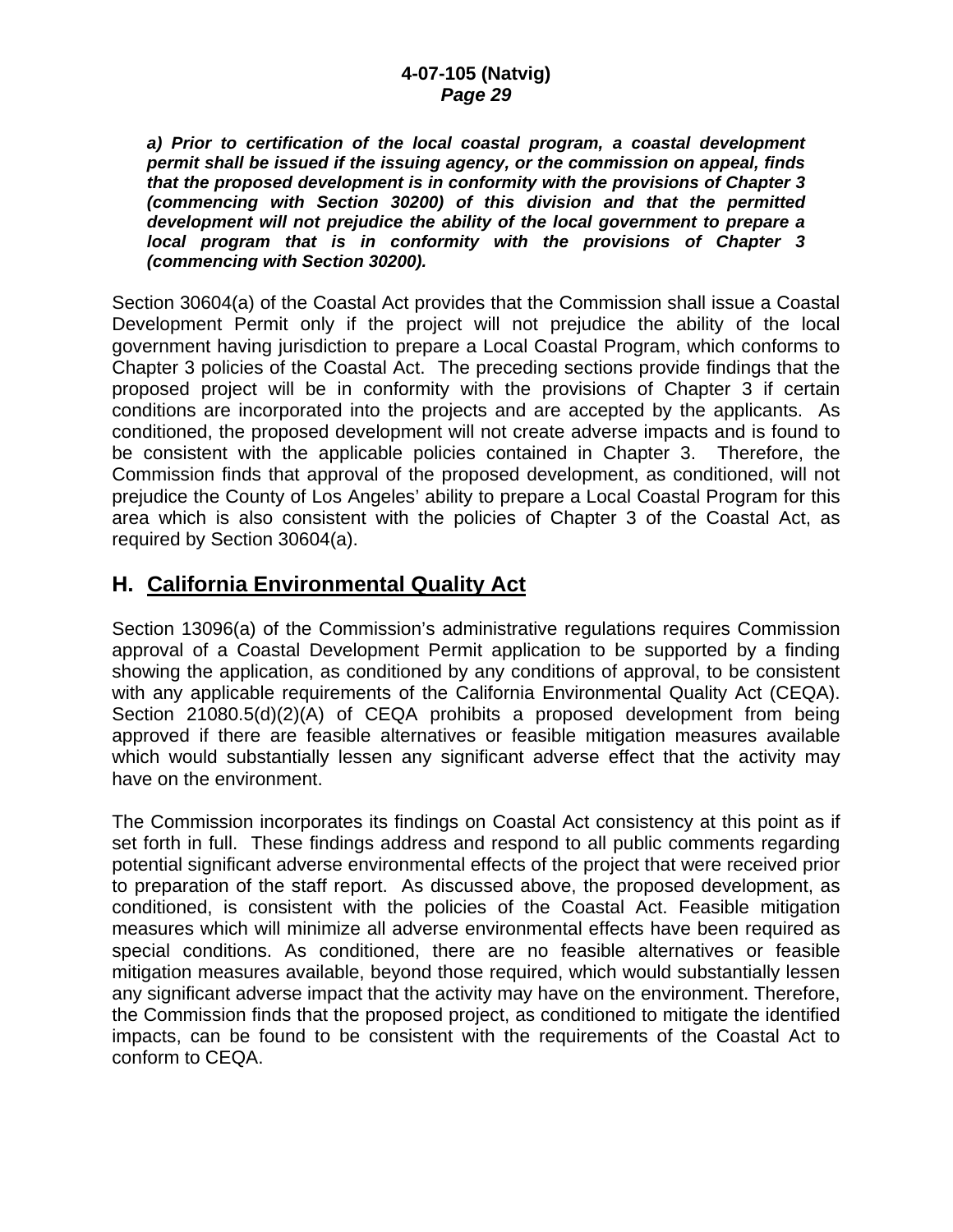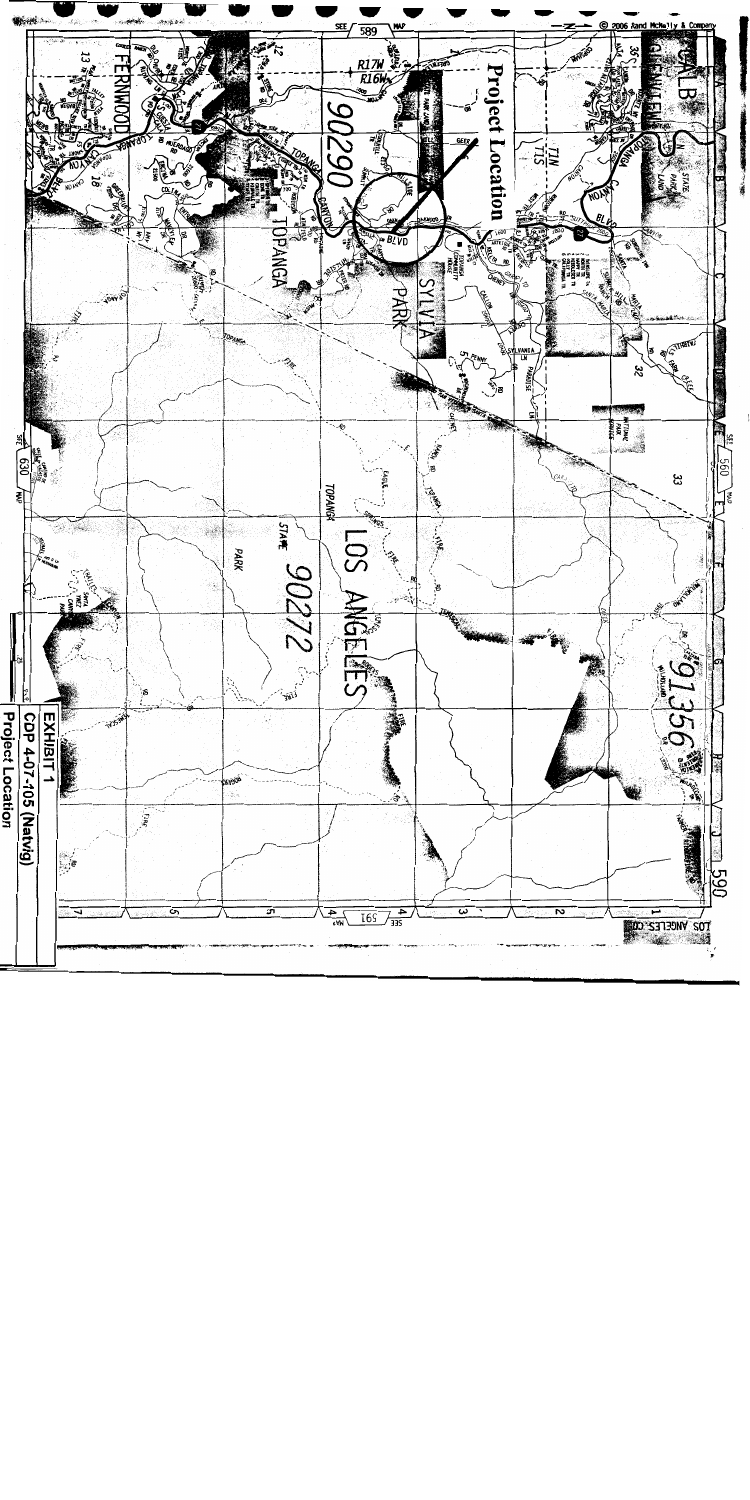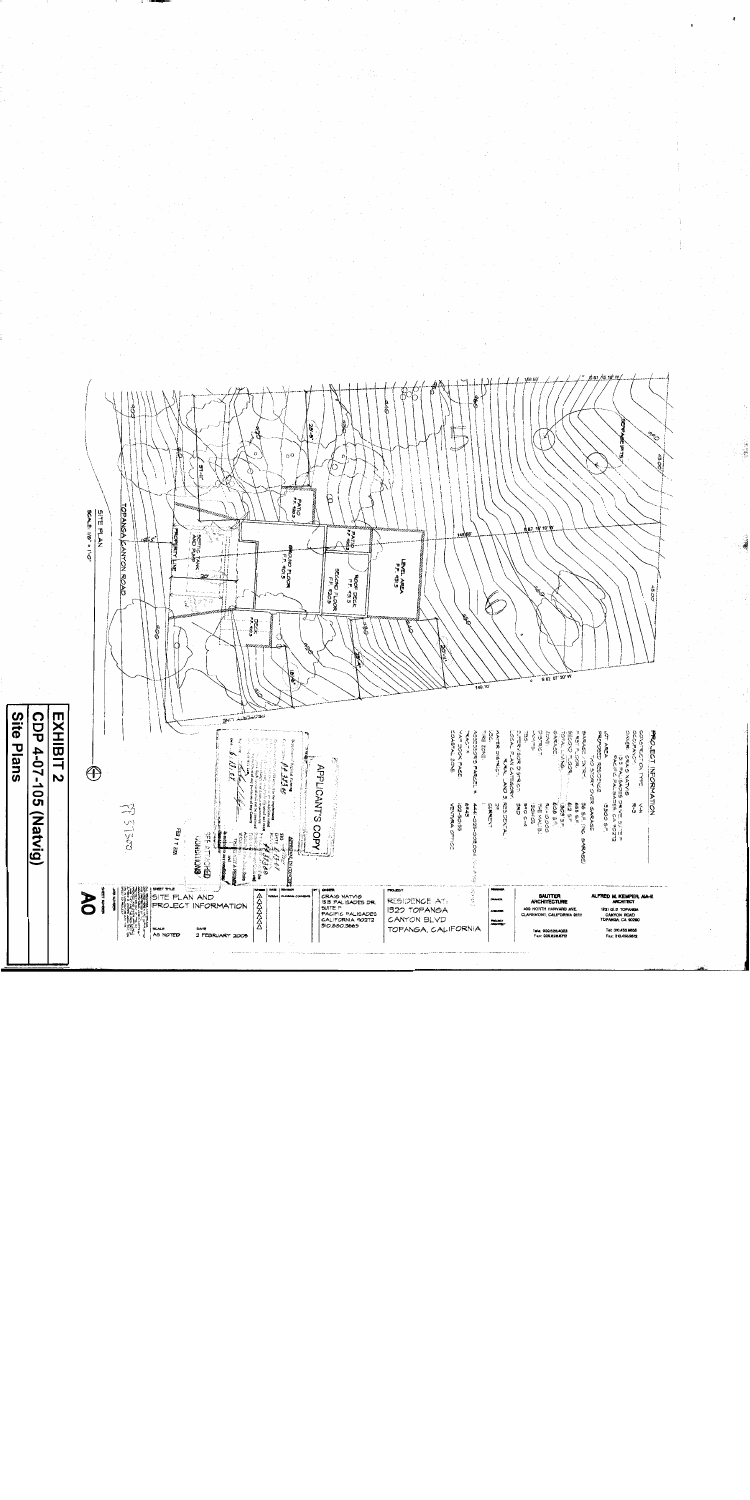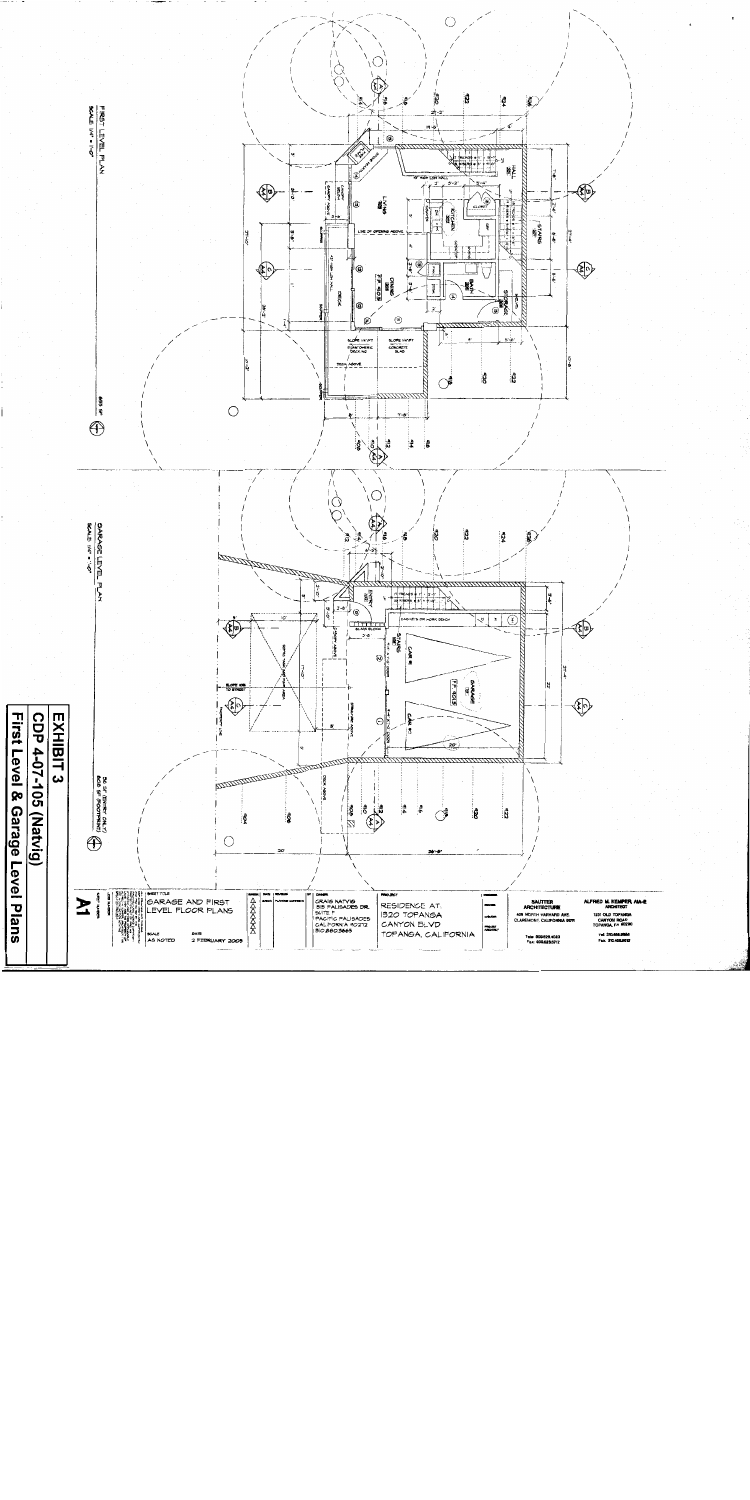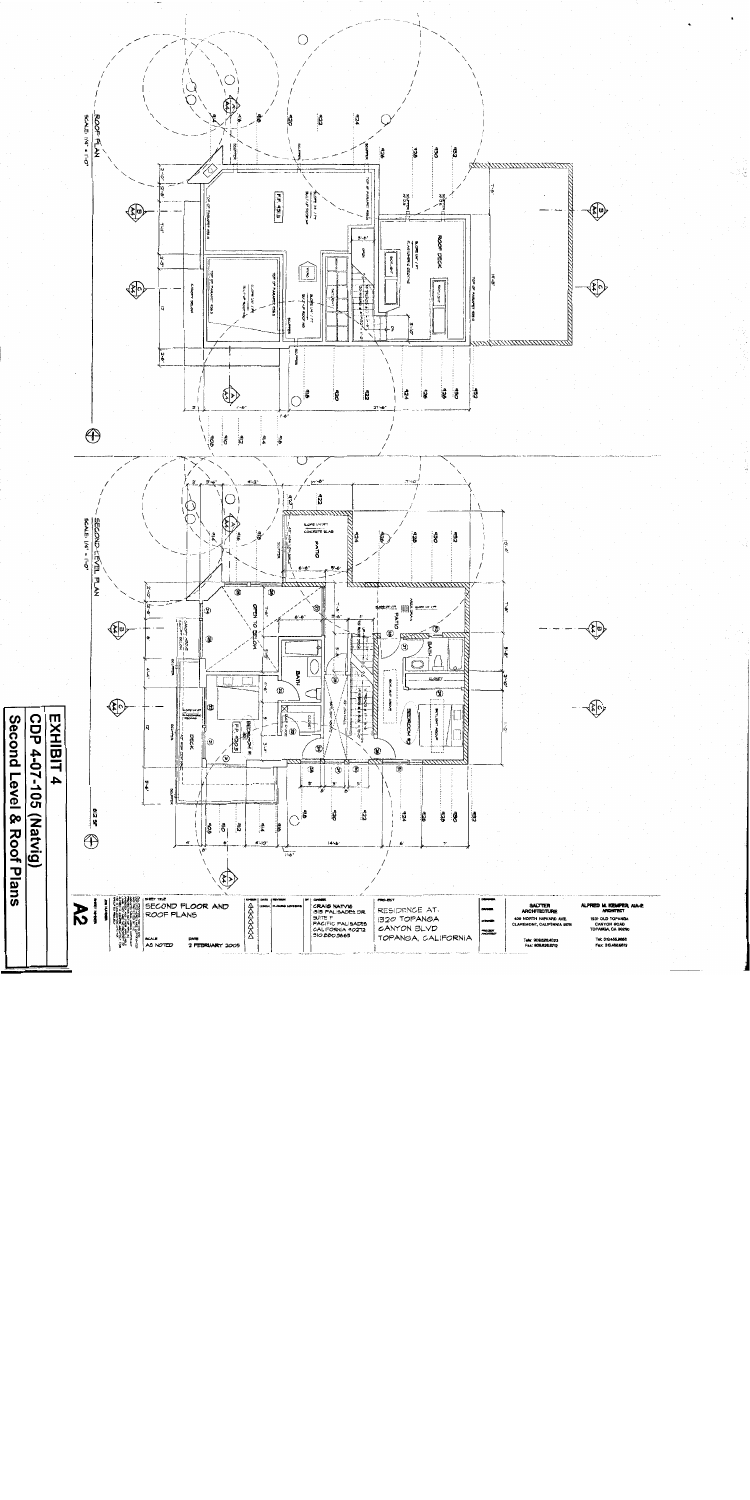

我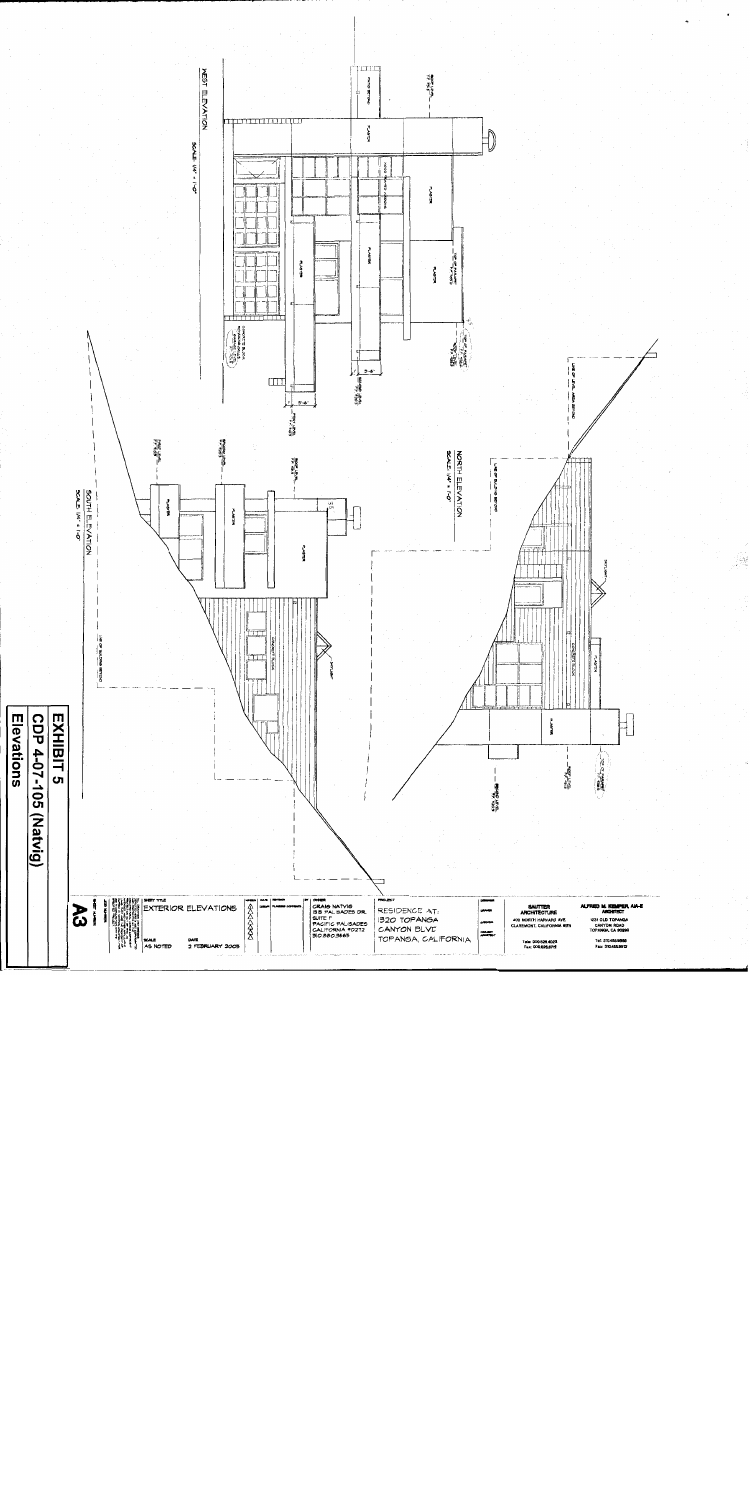